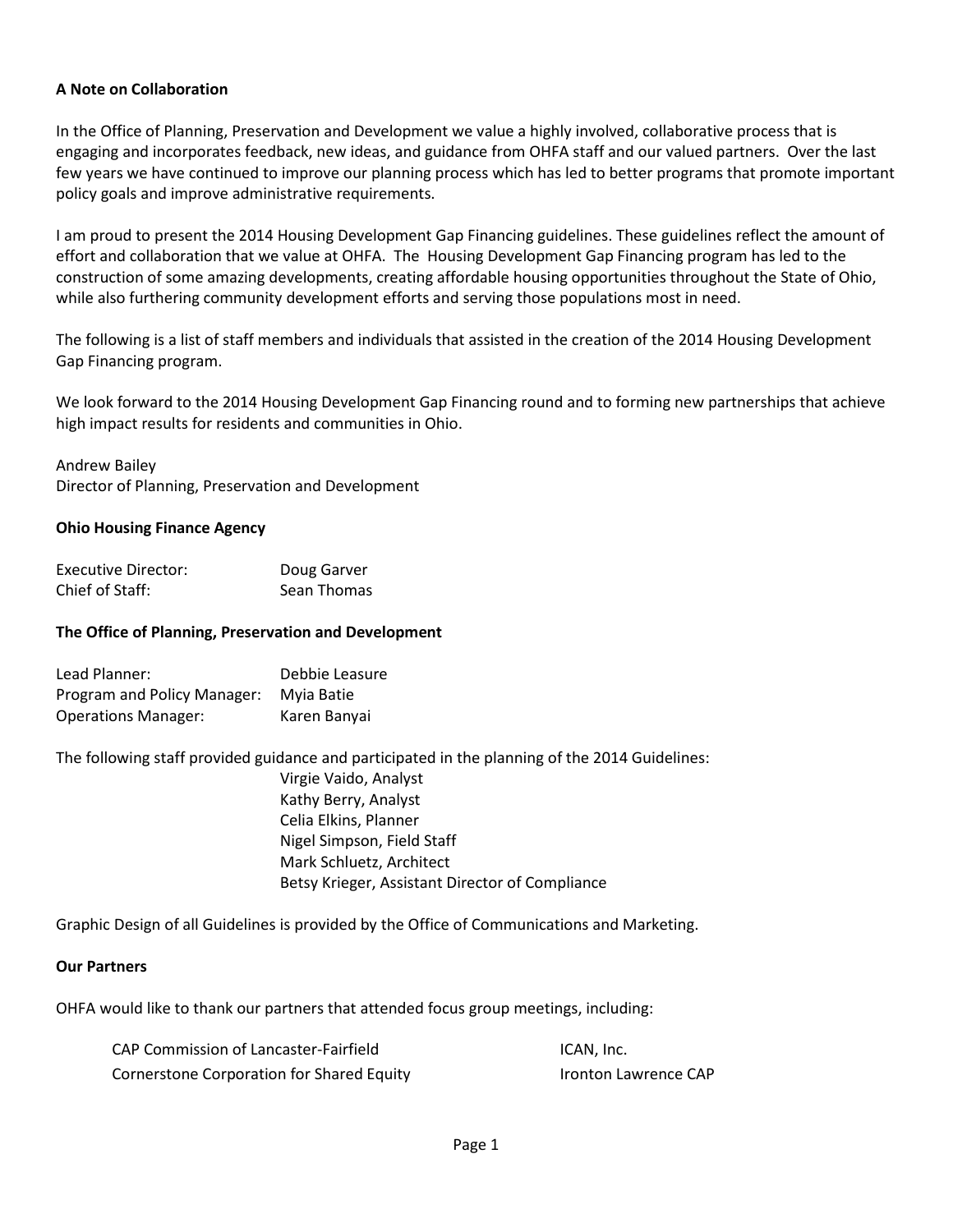OHFA would like to thank all of our partners that provided written comments, including:

Arthur Howard Winer and Associates National Church Residences Martin Jarret, Consultant

Youngstown Neighborhood Development Corporation Yellow Springs Home, Inc. Gallia-Meigs CAA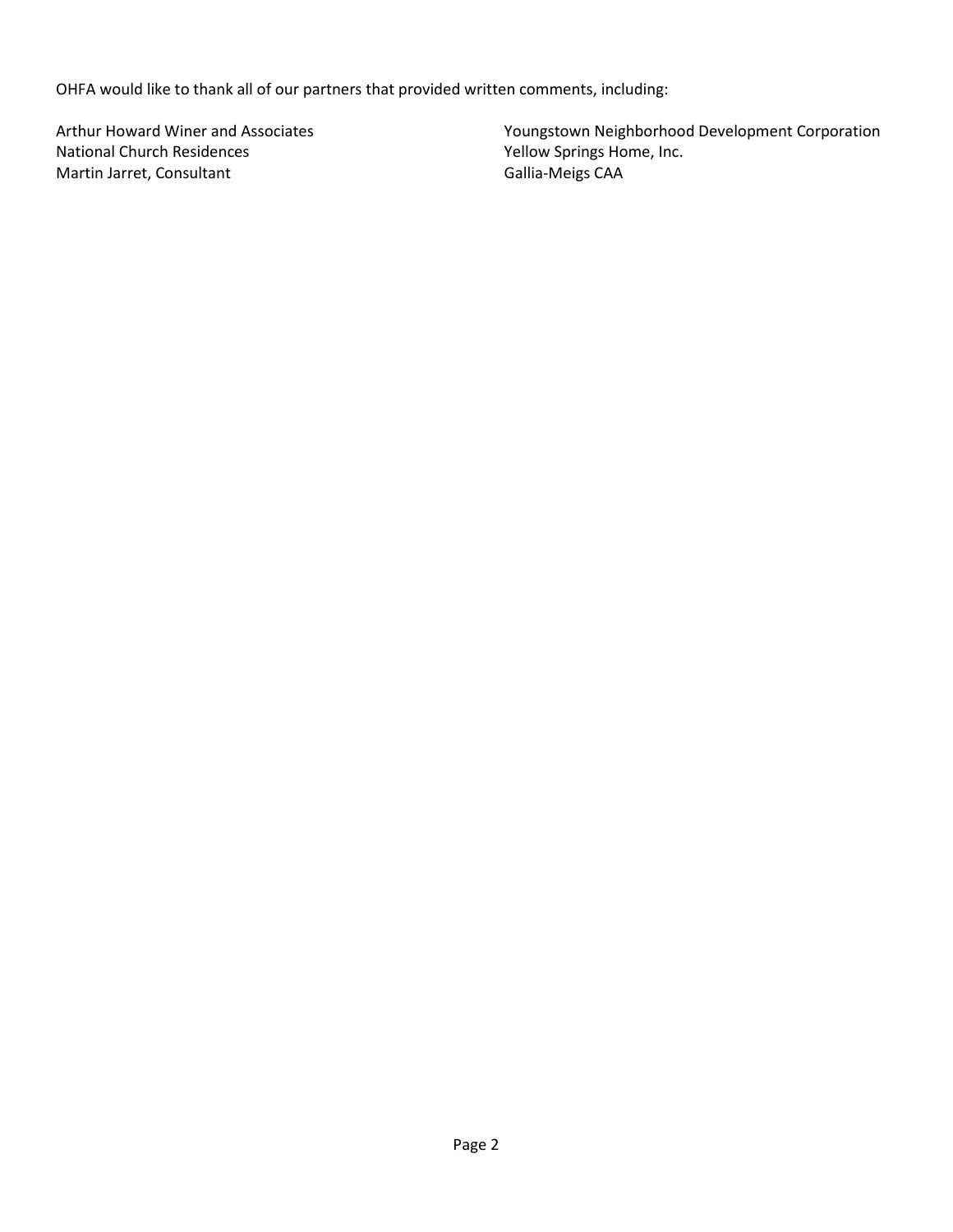# Contents

| I.        |  |
|-----------|--|
| Α.        |  |
| <b>B.</b> |  |
| C.        |  |
| D.        |  |
| Ε.        |  |
| II.       |  |
| А.        |  |
| В.        |  |
| C.        |  |
| D.        |  |
| Ε.        |  |
| F.        |  |
| III.      |  |
| IV.       |  |
| Α.        |  |
| <b>B.</b> |  |
| C.        |  |
| D.        |  |
| V.        |  |
| VI.       |  |
| VII.      |  |
| VIII.     |  |
| Α.        |  |
| В.        |  |
| C.        |  |
| D.        |  |
| Ε.        |  |
| F.        |  |
| G.        |  |
| Η.        |  |
| IX.       |  |
| Α.        |  |
| <b>B.</b> |  |
| C.        |  |
| D.        |  |
|           |  |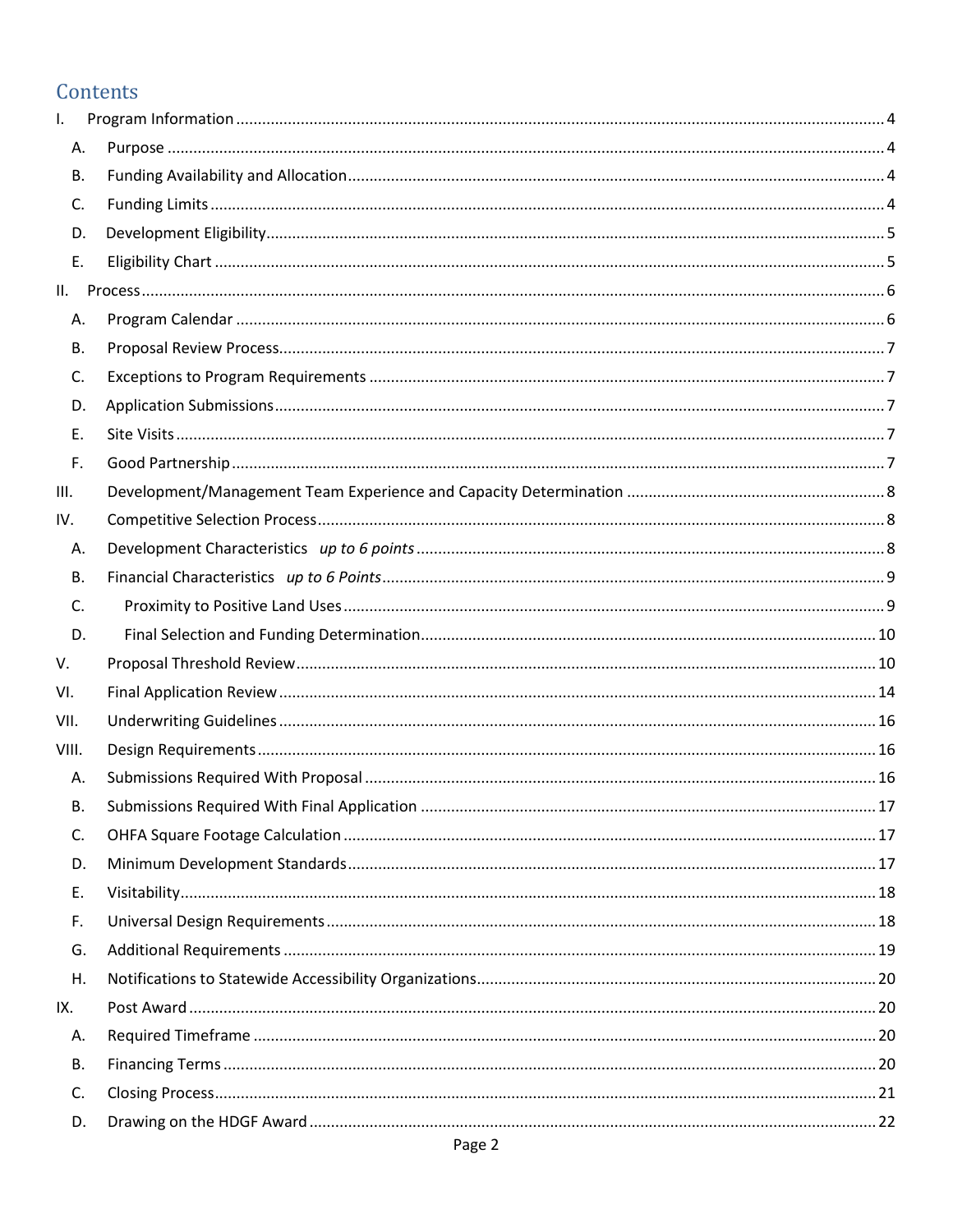| <b>B.</b> |  |
|-----------|--|
|           |  |
|           |  |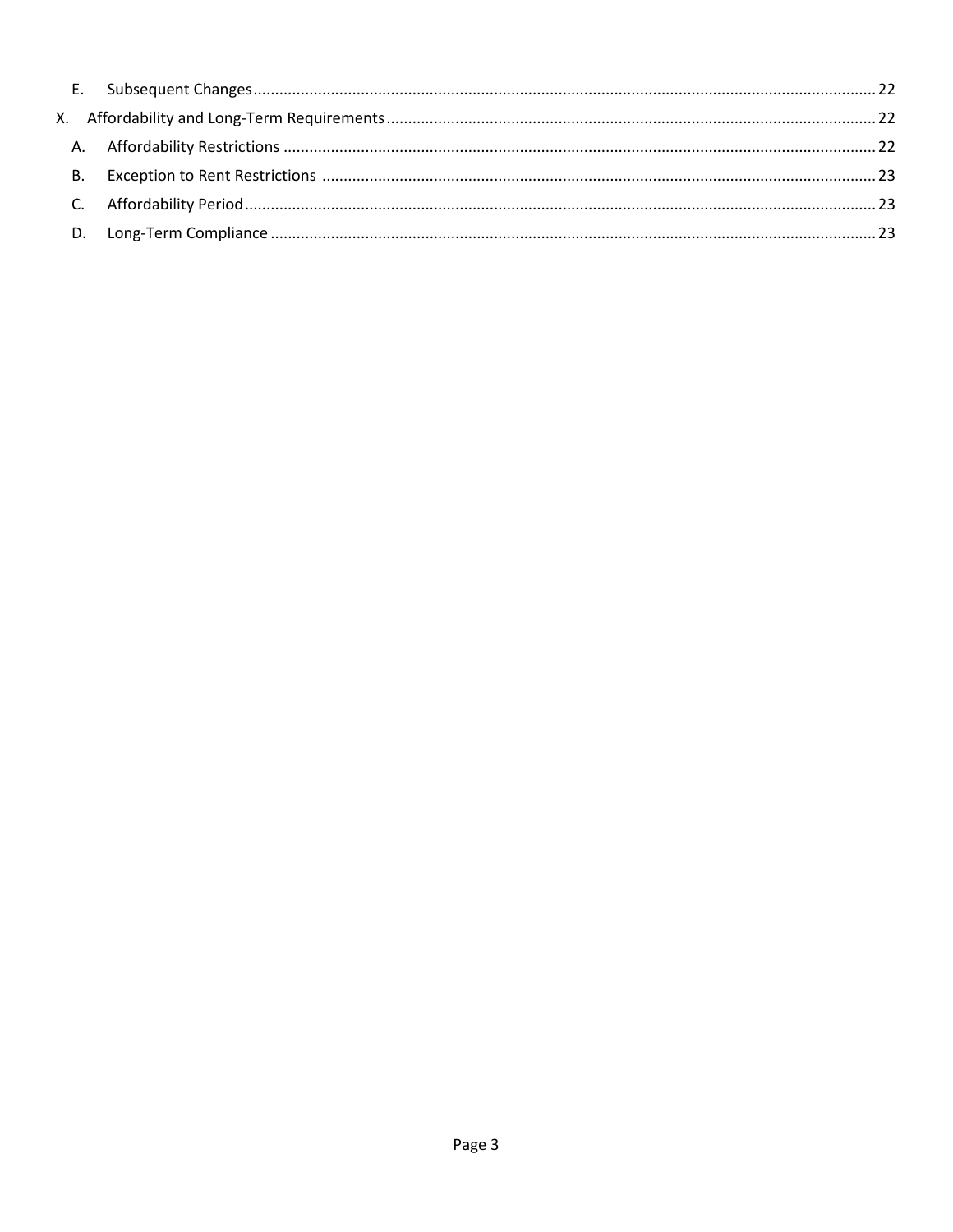# <span id="page-4-0"></span>**I. Program Information**

### <span id="page-4-1"></span>**A. Purpose**

The goal of the Ohio Housing Finance Agency's (OHFA) Housing Development Gap Financing (HDGF) Program is to provide financing to eligible affordable housing developments to increase, preserve, and/or improve the supply of decent, safe, affordable housing for low- and moderate-income persons and households in the State of Ohio. OHFA expects to fund approximately 80 units through the 2014 HDGF program.

Questions concerning the HDGF Program should be directed to staff via e-mail:

| Karen M. Banyai | kbanyai@ohiohome.org |
|-----------------|----------------------|
| Virgie Vaido    | vvaido@ohiohome.org  |
| Kathy Berry     | kberry@ohiohome.org  |

### <span id="page-4-2"></span>**B. Funding Availability and Allocation**

HOME Investment Partnerships Funds: Federal regulations relating to environmental review, federal wage rates, federal accessibility, federal acquisition and relocation laws [URA and Section 104(d)], long-term affordability, etc. apply.

Ohio Housing Trust Fund (OHTF): The Ohio Housing Trust Fund provides funding to HDGF developments predominantly serving low- to moderate-income households with incomes at or below 50% of the area's median income. The OHTF gives preference to those developments that benefit households with incomes at or below 35% of the area median income for the county in which the development is located, as established by the U.S. Department of Housing and Urban Development (HUD). Applicants receiving an award of OHTF dollars may be subject to State of Ohio Prevailing Wage Rate rules.

Approximately \$4 million in Ohio Housing Trust Fund (OHTF) and HOME funds will be available for the financing of new construction or the rehabilitation of rental units

Final HDGF funding levels are subject to:

- Appropriation of funds to OHTF by the State Legislature;
- Allocation by the OHTF Advisory Committee; and
- Finalization and HUD approval of the State Consolidated Plan.
- Appropriation of HOME funds from the State of Ohio

Funds may be awarded in the form of a loan or a grant.

OHFA will refer to Ohio Revised Code Chapter 174, as well as the Code of Federal Regulations governing the use of OHTF funds used to meet HOME "match" requirements.

Funding requests are subject to approval from the OHFA Board.

OHFA will award HOME and Trust Fund dollars based on the need to meet set-asides specific to each funding source, and the source most appropriate for the applicant/development. Applicants that have compelling reasons to request a specific source of funding can do so in a separate letter sent to the attention of the Operations Manager prior to the submission of their application. However, OHFA may not be able to honor the request for a specific source of funds.

### <span id="page-4-3"></span>**C. Funding Limits**

HDGF will provide funding up to the lesser of the per-development limits or 50% of the total development costs.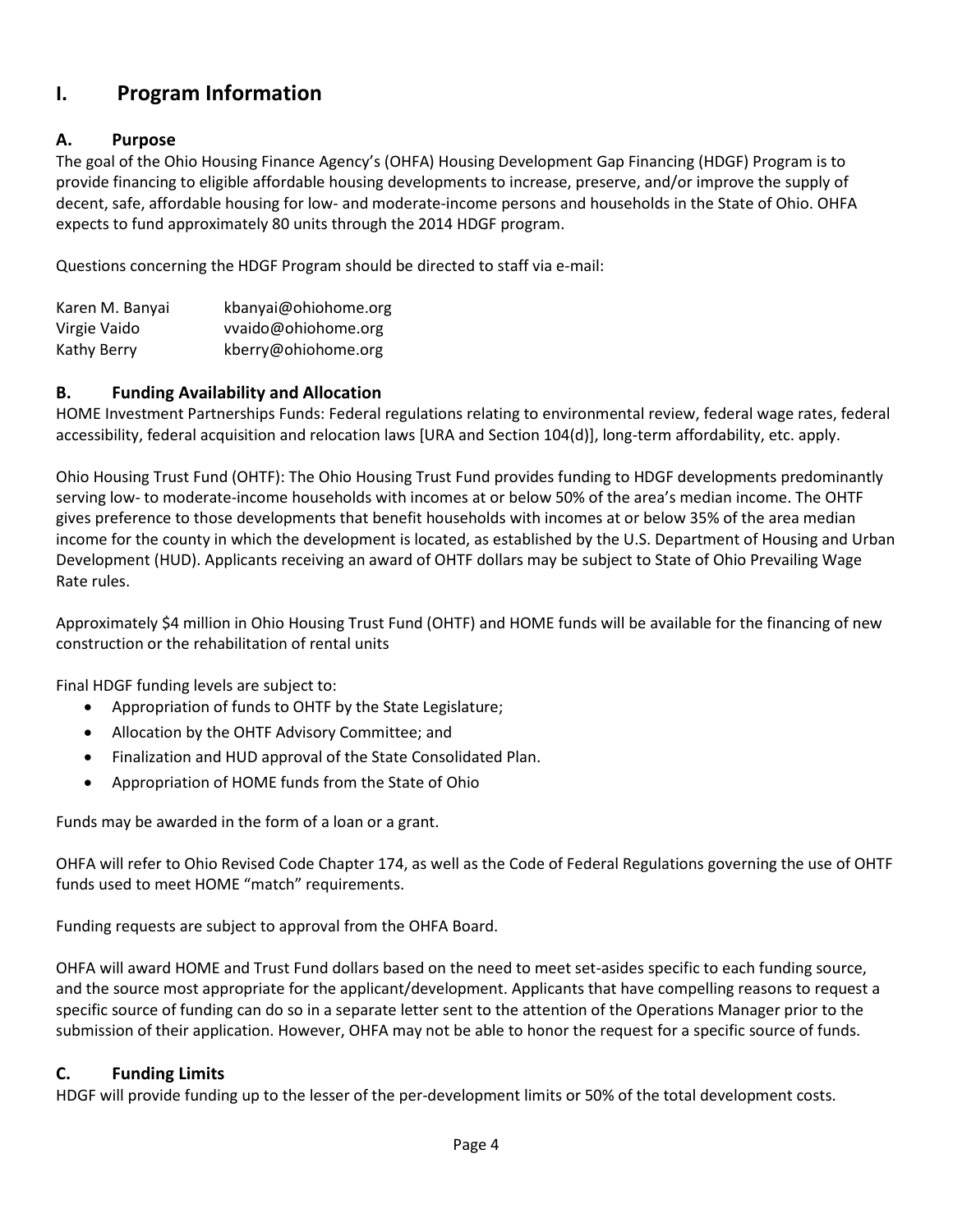OHFA may subsidize more than 50% of the total development costs or exceed the per development limits, at its sole discretion, based on the needs of the development.

The per-development limits are as follows:

- \$450,000 per development located in a HUD Participating Jurisdiction (PJ area).
- \$700,000 per development located in a Non-Participating Jurisdiction (non-PJ area).
- \$750,000 per development for permanent supportive housing.

A list of Ohio's Participating Jurisdictions is available on HUD's website.

#### <span id="page-5-0"></span>**D. Development Eligibility**

- Proposed developments will be eligible if they are multifamily rental developments that will produce new affordable units or rehab existing units
- Developments must be 24 or fewer units
- Transitional housing is eligible for HDGF funding if the applicant provides supportive services, the services are appropriate to the population being served, and the applicant designates a maximum occupancy period for residents prior to leasing units in the development. The minimum occupancy period for transitional housing is six months
- Applicants proposing to submit a development previously funded under any OHFA program must contact OHFA in advance to discuss the proposal

#### <span id="page-5-1"></span>**E. Eligibility Chart**

|                   | Eligible                                                                                                                                                                                                                                                                                                                                                                                                                                                                                                                                                                                                                                            | Ineligible                                                                                                                                                                                                                                                    |
|-------------------|-----------------------------------------------------------------------------------------------------------------------------------------------------------------------------------------------------------------------------------------------------------------------------------------------------------------------------------------------------------------------------------------------------------------------------------------------------------------------------------------------------------------------------------------------------------------------------------------------------------------------------------------------------|---------------------------------------------------------------------------------------------------------------------------------------------------------------------------------------------------------------------------------------------------------------|
| <b>Applicants</b> | Ohio based organizations, which are one of the following:<br>Private for-profit housing developers<br>Not-for-profit 501(c)(3) and 501(c)(4) organizations<br>$\bullet$<br><b>Public housing authorities</b><br>Organizations proposing to develop new affordable rental housing<br>opportunities, or preserve affordable at-risk housing<br>Entities receiving an award of HDGF funds must act as<br>the majority/controlling partner, sole owner, or a<br>general partner/managing member during the entire<br>construction phase<br>OHFA must approve any changes to the HDGF-Recipient<br>$\bullet$<br>(applicant) after the construction phase | <b>Local Governments</b>                                                                                                                                                                                                                                      |
|                   | Religious organizations and their subsidiaries/affiliates which meet<br>the provisions in 24 CFR Part 92.257<br><b>State-Certified Community Housing Development Organizations</b><br>(CHDOs)<br>State-Certified CHDOs that receive operating support or<br>are requesting operating support from the State<br>through the competitive operating grant program may<br>only submit applications for developments in their<br>defined service areas                                                                                                                                                                                                   |                                                                                                                                                                                                                                                               |
| <b>Uses</b>       | Development budget line items that can be paid for using HDGF<br>funds include:<br>Acquisition of land and/or building(s) (from unrelated<br>third parties only)<br>Demolition (not applicable for Preservation<br>developments);<br>On-site improvements<br>$\bullet$<br>Construction and/or renovation costs including                                                                                                                                                                                                                                                                                                                            | Infrastructure (roads, sidewalks, water/sewer<br>$\bullet$<br>lines on roadways) is considered an off-site<br>improvement and is not an eligible use for<br><b>HDGF</b><br>Market rate units and/or commercial spaces<br>involved in the proposed development |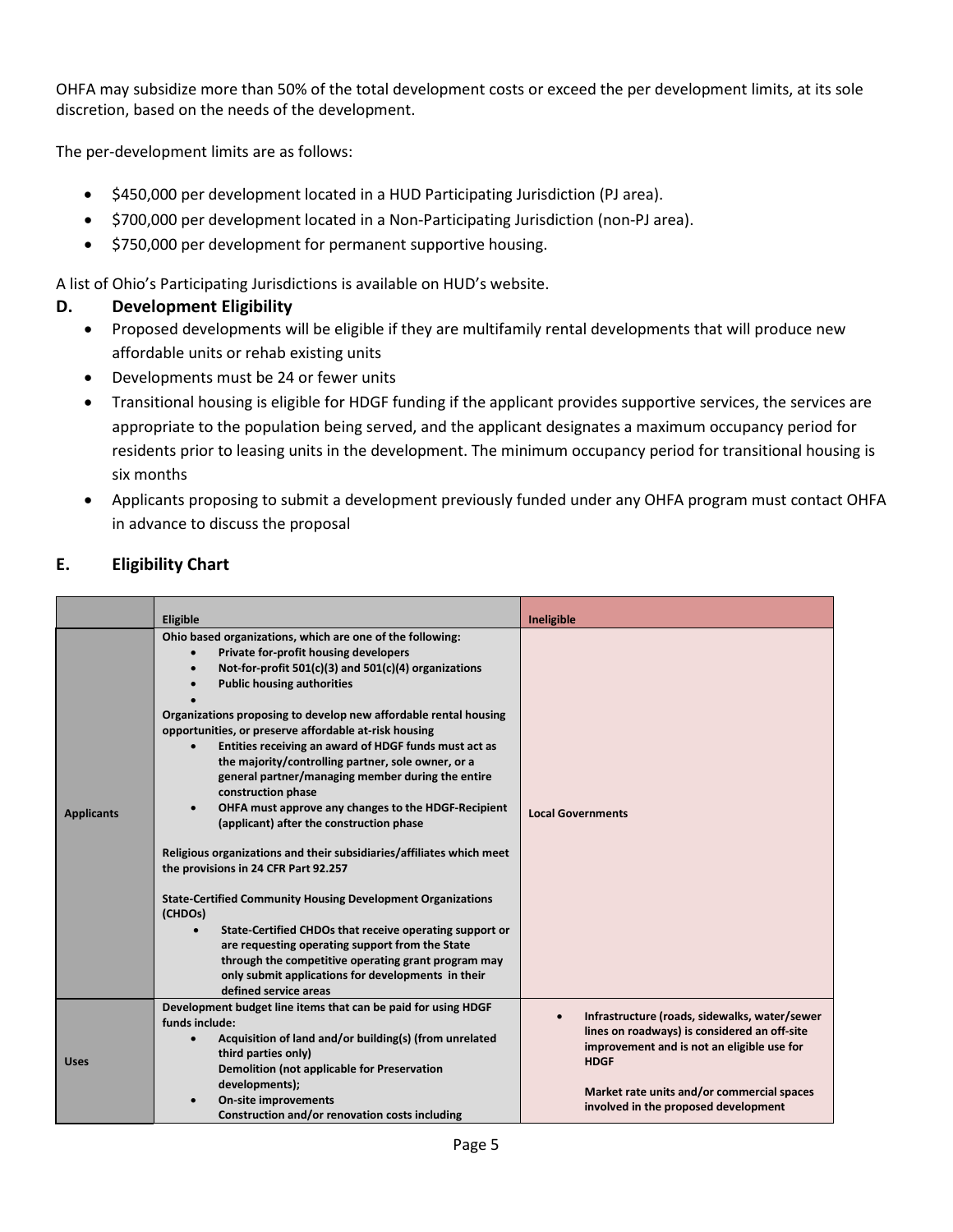|                     | construction fee items, construction contingency, and<br>contractor overhead and profit (excluding costs<br>associated with construction of commercial property)<br><b>Furnishings and appliances</b><br>$\bullet$<br>Architectural and engineering fees<br>$\bullet$<br><b>Developer fees</b><br>$\bullet$<br><b>Consultant fees</b><br>$\bullet$<br>Other development budget expenses must be covered<br>$\bullet$<br>by sources of financing other than HDGF |                                                                                                                                                                                                                                                                                                                                                                                                                                                                                                                                                                                                                                                                                                                                                                                                                                                                                                                                                                                                                                                                                                                                                                                                                                                                                                                                                                                                                                                                                                                                              |
|---------------------|-----------------------------------------------------------------------------------------------------------------------------------------------------------------------------------------------------------------------------------------------------------------------------------------------------------------------------------------------------------------------------------------------------------------------------------------------------------------|----------------------------------------------------------------------------------------------------------------------------------------------------------------------------------------------------------------------------------------------------------------------------------------------------------------------------------------------------------------------------------------------------------------------------------------------------------------------------------------------------------------------------------------------------------------------------------------------------------------------------------------------------------------------------------------------------------------------------------------------------------------------------------------------------------------------------------------------------------------------------------------------------------------------------------------------------------------------------------------------------------------------------------------------------------------------------------------------------------------------------------------------------------------------------------------------------------------------------------------------------------------------------------------------------------------------------------------------------------------------------------------------------------------------------------------------------------------------------------------------------------------------------------------------|
| <b>Developments</b> | Developments which are consistent with the Ohio Housing Finance<br><b>Agency Policy Statements</b>                                                                                                                                                                                                                                                                                                                                                              | Any development in which construction or<br>$\bullet$<br>construction-related activity is initiated, other<br>than site control, prior to a commitment<br>(funding agreement) of the HDGF funds and<br>receipt of all appropriate clearances (i.e.<br>environmental review, if applicable)<br>Developments that must be licensed to allow<br>$\bullet$<br>for residents to occupy the development<br>Developments that, through local zoning<br>$\bullet$<br>codes, are defined as a group home<br>Developments that are identified as hospitals,<br>$\bullet$<br>nursing homes, sanitariums, lifecare facilities,<br>retirement homes (if providing significant<br>services other than housing are mandatory for<br>residents), employer housing, mobile or<br>manufactured homes and student housing<br>Developments that have received a new<br>$\bullet$<br>allocation of tax-exempt bond or 501(c)(3)<br>bond financing for new construction<br>Developments that have received Financial<br>$\bullet$<br><b>Adjustment Factor (FAF) or Housing</b><br>Investment funds specifically attributed to the<br>development or revitalization of<br>developments in connection with other OHFA<br>programs<br>Developments that have previously received<br>$\bullet$<br>an award of State resources, whether<br>administered by OHFA or the Office of<br><b>Housing and Community Partnerships</b><br>Developments that are considered short-term<br>$\bullet$<br>housing (occupancy of less than six months)<br>student housing<br>shelters |

**See the Housing Development Gap Financing Application for a more detailed list of eligible and ineligible line items.**

# <span id="page-6-0"></span>**II. Process**

## <span id="page-6-1"></span>**A. Program Calendar**

| May 19, 2014      | Final deadline for submission of Experience & Capacity applications |
|-------------------|---------------------------------------------------------------------|
| June 2, 2014      | Deadline to submit requests for exceptions to program requirements  |
| June 2, 2014      | 2014 Housing Development Gap Financing Application available        |
| July 16, 2014     | HDGF proposals due                                                  |
|                   | Proposal meetings may be required on a case by case basis           |
| July 23, 2014     | Site visits begin                                                   |
| September 3, 2014 | Announcement of HDGF awards                                         |
| December 5, 2014  | Final applications due                                              |
|                   |                                                                     |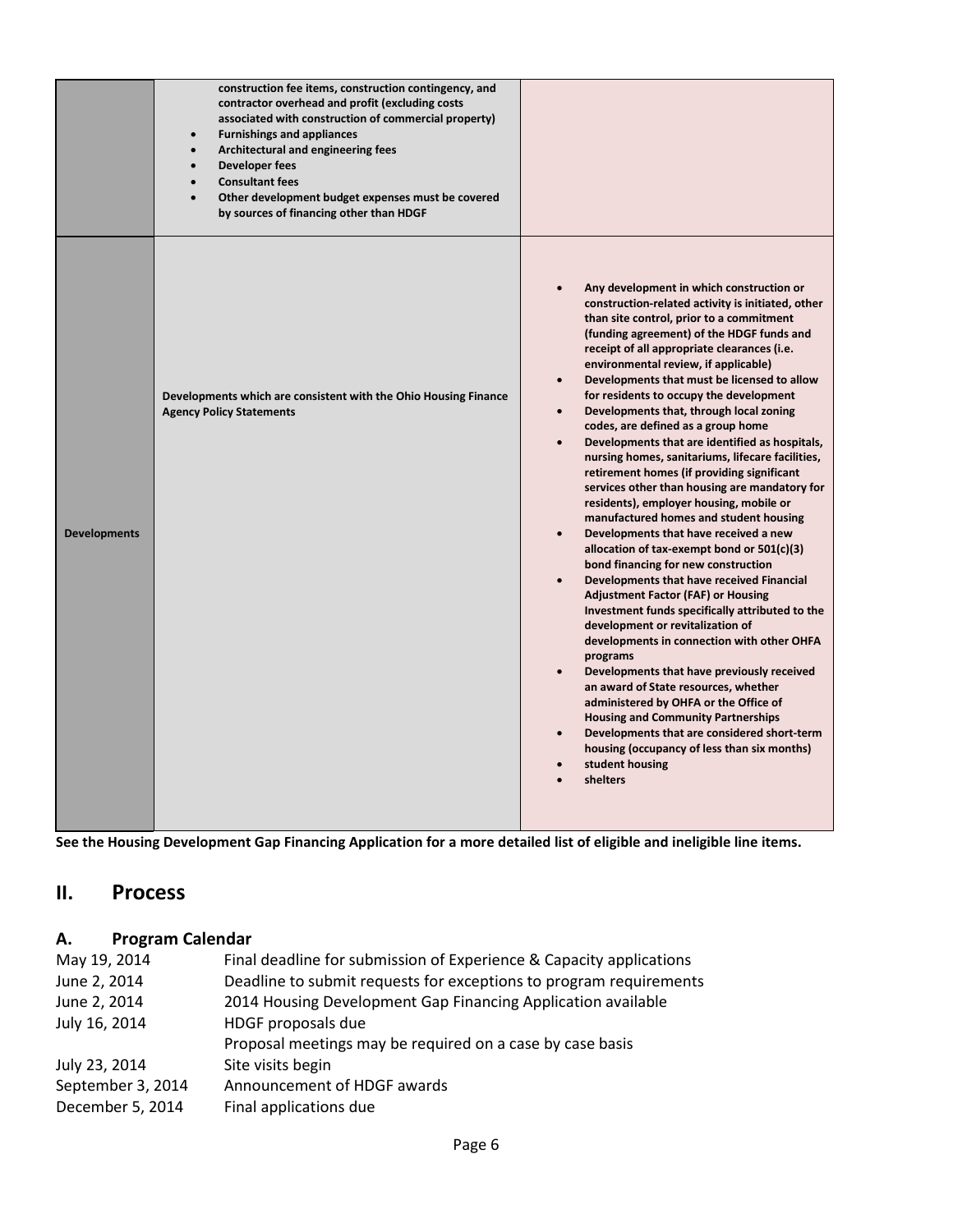### <span id="page-7-0"></span>**B. Proposal Review Process**

OHFA will competitively score projects before underwriting or threshold reviews are conducted. Those projects that are the highest scoring will then undergo threshold and underwriting reviews. All other projects will be placed on a wait list based on score and/or tie-breakers.

#### <span id="page-7-1"></span>**C. Exceptions to Program Requirements**

Any request for an exception to specific program requirements must be submitted by the date indicated in the Program Calendar. OHFA will consider such requests and issue decisions within one week of the proposal deadline. Exceptions will be considered only for those items specifically identified in these guidelines. An exception request form can be found on the OHFA website.

#### <span id="page-7-2"></span>**D. Application Submissions**

All proposal and final application materials for the 2014 funding year must be submitted to the Office of Planning, Preservation & Development; OHFA, 57 East Main Street; Columbus, Ohio 43215. Applications must be received no later than 4:00 p.m. on the dates listed in the program calendar. Applicants must use the current Housing Development Gap Financing Application (GFA) available on the OHFA web site at [www.ohiohome.org/hdap/documents.aspx.](http://www.ohiohome.org/hdap/documents.aspx) All applications and supporting documentation must be submitted in digital format according to the Document Submission Procedure posted a[t http://www.ohiohome.org/lihtc/application.aspx.](http://www.ohiohome.org/lihtc/application.aspx) See the instructions in the current GFA for details on electronic submissions.

#### <span id="page-7-3"></span>**E. Site Visits**

OHFA will conduct a site visit to gather information that will be used to help evaluate applications. The applicant must clearly mark the physical location of the site and provide a detailed map that depicts the roads leading to the site. Up to two representatives of the applicant who are familiar with the housing proposal are encouraged to accompany OHFA staff to answer any questions. The applicant may request in advance that additional representatives be present if necessary and acceptable to OHFA. Applicants for scattered-site developments must be available to provide a tour of the sites and neighborhoods. All site visits will be scheduled at a time convenient to OHFA review staff.

### <span id="page-7-4"></span>**F. Good Partnership**

OHFA requires that any developer, owner, syndicator and/or management company must perform their responsibilities in a spirit of good partnership and conduct business according to the following principles:

• Accountability: A participant must demonstrate responsibility for the execution and administration of the tasks undertaken

• Timeliness: Information must be submitted within established timeframes for each development

• Professionalism: Information submitted must be organized, concise, complete, accurate, true and current. Participants are expected to communicate in a respectful manner with OHFA staff

• Collaboration and Cooperation: A participant must collaborate with OHFA in a mutually cooperative spirit to achieve the common goal of providing affordable housing in Ohio

•Responsiveness/Communication: A participant will always provide prompt notification of issues, concerns or any other matters that affect a development and will immediately communicate to OHFA any modification, change or amendment sought

A participant failing to follow these principles will be subject to review by OHFA. OHFA will, in its sole and absolute discretion, determine the appropriate measures to be taken – which will range from counseling to prohibition from participation in any OHFA program.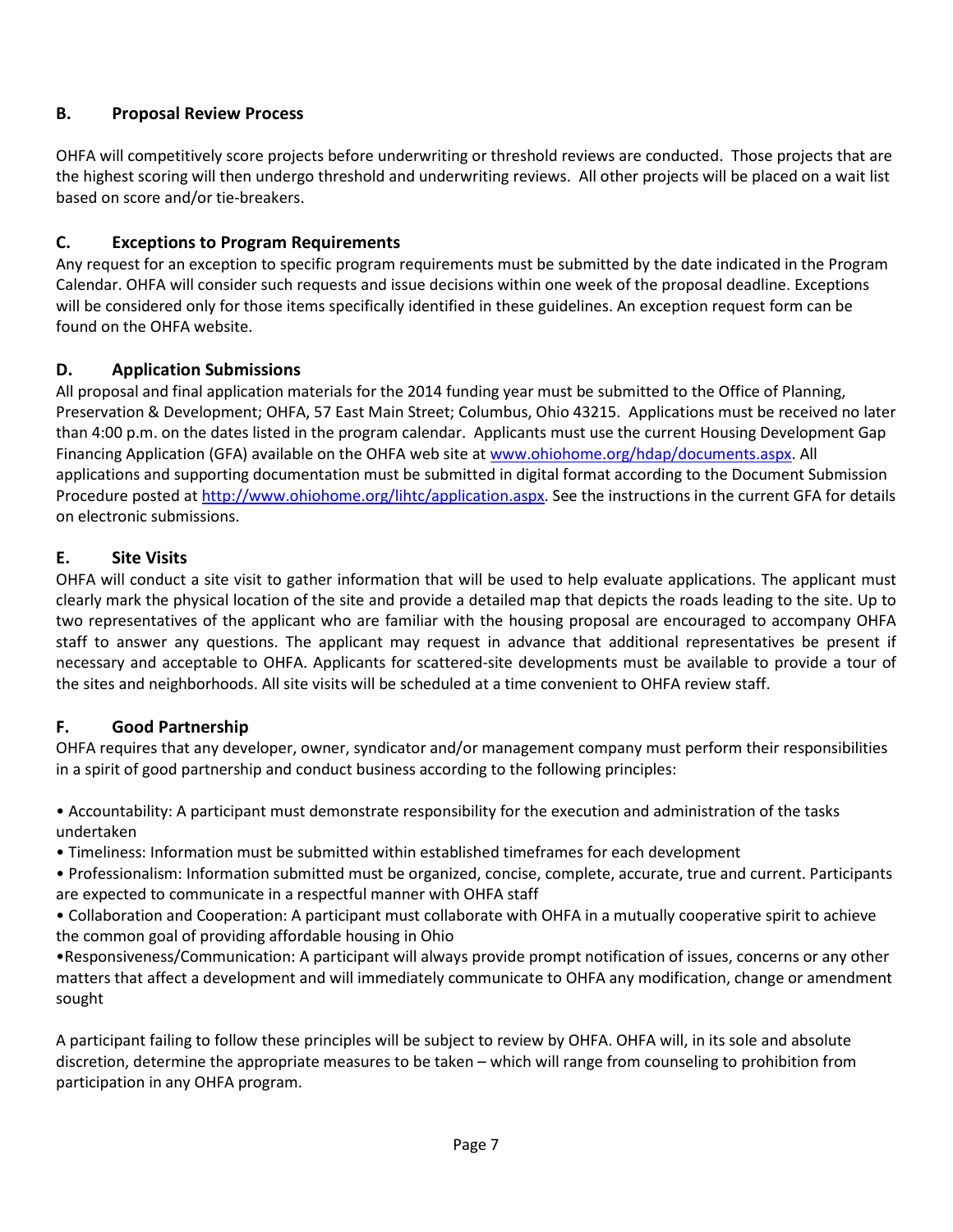# <span id="page-8-0"></span>**III. Development/Management Team Experience and Capacity Determination**

OHFA will conduct a review of the experience and capacity of potential general partners, developers and management companies prior to submission of HDGF applications for individual proposals. The result of this review will determine whether an organization may participate in the upcoming program year.

The following items must be submitted for OHFA to conduct the experience & capacity review of general partners and developers:

- A completed OHFA Experience & Capacity Application.
- Full organizational chart, staff roster, and resumes of key development staff within the organization, focusing on their affordable housing development experience.
- The most recent audited financial statements for the organization. If an organization is not required to prepare audited financial statements, then statements that have been reviewed or compiled by a third-party accountant may be submitted. The most recent internally prepared financial statements are acceptable only if audited, reviewed or compiled statements are not available.

Development teams will also be evaluated on any outstanding financial obligations with OHFA. The staff will evaluate the repayment histories of all loans extended to previous developments as well as payments of all other fees due to OHFA.

OHFA will run a credit report on applicants and members of the development team.

The following items must be submitted for OHFA to conduct the experience & capacity review of management companies:

- A brief narrative describing the experience of the organization with regard to the management of subsidized and/or affordable housing, including the number of developments and units currently managed and any developments and units the organization anticipates managing within the next 24 months
- Full organizational chart, staff roster, and resumes of key management staff within the organization, focusing on their affordable housing management experience
- <span id="page-8-1"></span>• A completed Management Company Capacity Review survey

## **IV. Competitive Selection Process**

Developments will be scored based on the strategic criteria outlined in this section. Applicants must submit adequate documentation that indicates which points they are claiming and how they meet the criteria. The applicant is responsible for determining how best to evidence their qualification for the points, but  $3^{rd}$  party verification is always preferred by OHFA. Points for each criterion will be awarded at the sole discretion of OHFA, based on how proposed applications and submitted documentation meet the intent of the criteria and based on other applications submitted.

#### <span id="page-8-2"></span>**A. Development Characteristics** *up to 6 points*

Applications may receive a score of up to six points based on selected development characteristics. Each characteristic selected and properly evidenced will earn two (2) points.

• 2 points will be awarded to developments that are in part financed with state or federal historic tax credits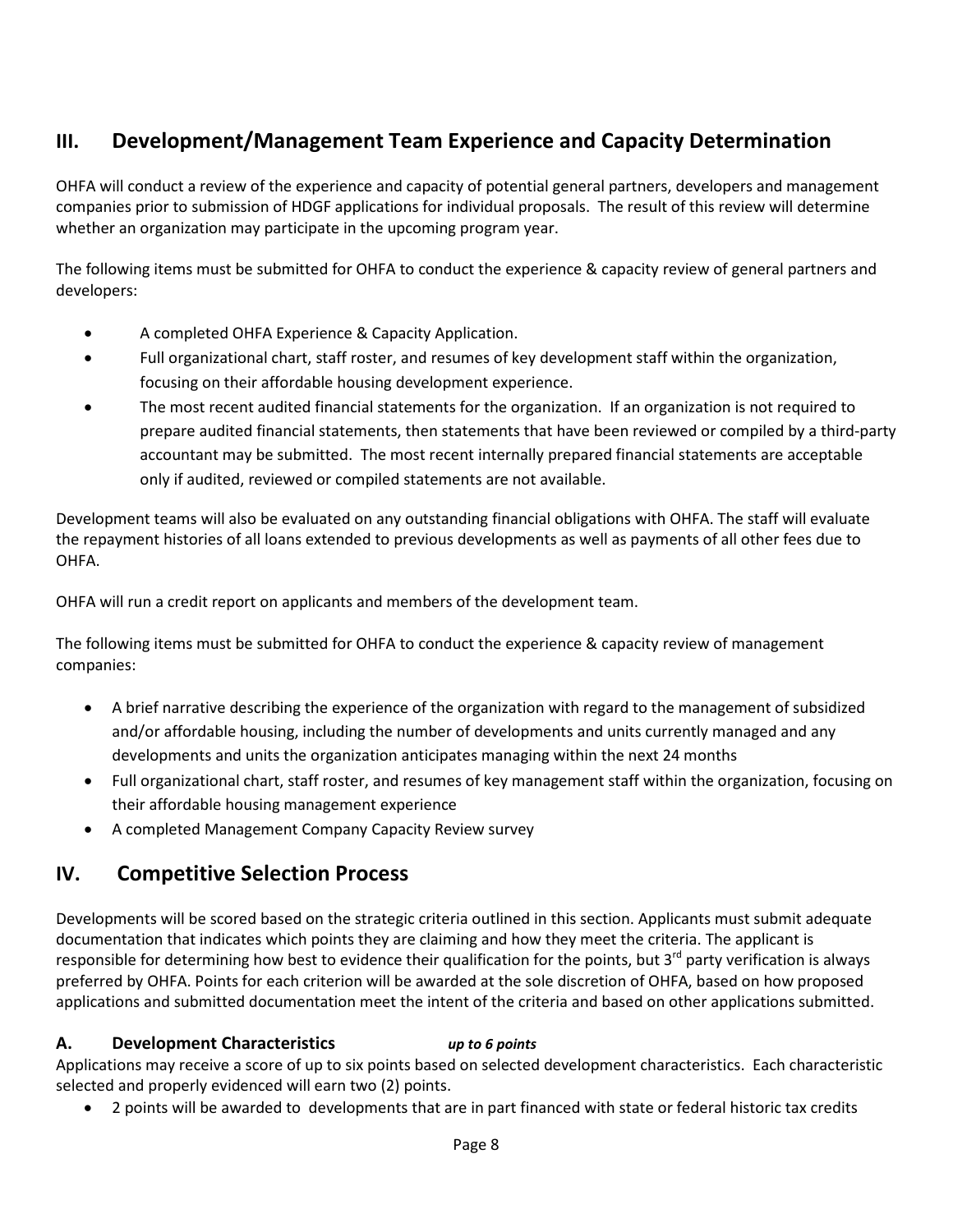- 2 points will be awarded for developments that incorporate land and or structures from a land bank in the Neighborhood Initiative Program.
- 2 points will be awarded to developments that offer rental subsidy for 100% of the units and residents pay a maximum of 30% of their income towards rent.
- 2 points will be awarded for developments that offer at least one unit that is affordable to residents who earn 30% of the AMGI of the county in which the development is located and are willing to accept HUD 811 project based rental assistance for these units from OHFA if available. These points can only be claimed if no other rental subsidy is offered in the development.
- 2 points will be awarded to developments that are owned or developed by a state certified CHDO working in their service area.
- 2 points will be awarded to developments that are located in a non-QCT.
- 2 points will be awarded to developments located in one of the 32 Appalachian counties as designated in the Appalachian Regional Development Act of 1965.

### <span id="page-9-0"></span>**B. Financial Characteristics** *up to 6 Points*

Applications may receive a score of up to 6 points based on the extent to which your proposal leverages non-OHFA resources. This score will be determined by the following criteria:

- 6 points if total development costs are funded by at least 65% non-OHFA resources
- 5 points if total development costs are funded by at least 60% non-OHFA resources
- 4 points if total development costs are funded by at least 55% non-OHFA resources

#### <span id="page-9-1"></span>**C. Proximity to Positive Land Uses** *up to 8 Points*

OHFA will award points to developments that are nearby a mix of land uses that are positive for the residents. Applicants should submit a list of those positive land uses that are being claimed, including linear distance from the site to the positive land use. OHFA staff may confirm these distances during a site visit. A development that is adjacent to a detrimental land use may be removed from consideration. Detrimental land uses

will be deemed at OHFA's discretion based on nuisance or otherwise adverse conditions such as high levels of noise, noxious odors, or incompatible uses.

OHFA may give consideration to developments that are within 500 feet of the specified distances below.

If development is located in a PJ:

- 2 points will be awarded to developments within a .5-mile linear distance of a positive land use under the retail category.
- 2 points will be awarded to development within a .5-mile linear distance of a positive land use under the services category.
- 2 points will be awarded to developments within a .5-mile linear distance of a positive land use under the community facilities category.
- 2 points will be awarded to developments within a .25-mile linear distance of an additional positive land use in any of the categories.

If development is located in a non-PJ:

• 2 points will be awarded to developments within a 2-mile linear distance of a positive land use under the retail category.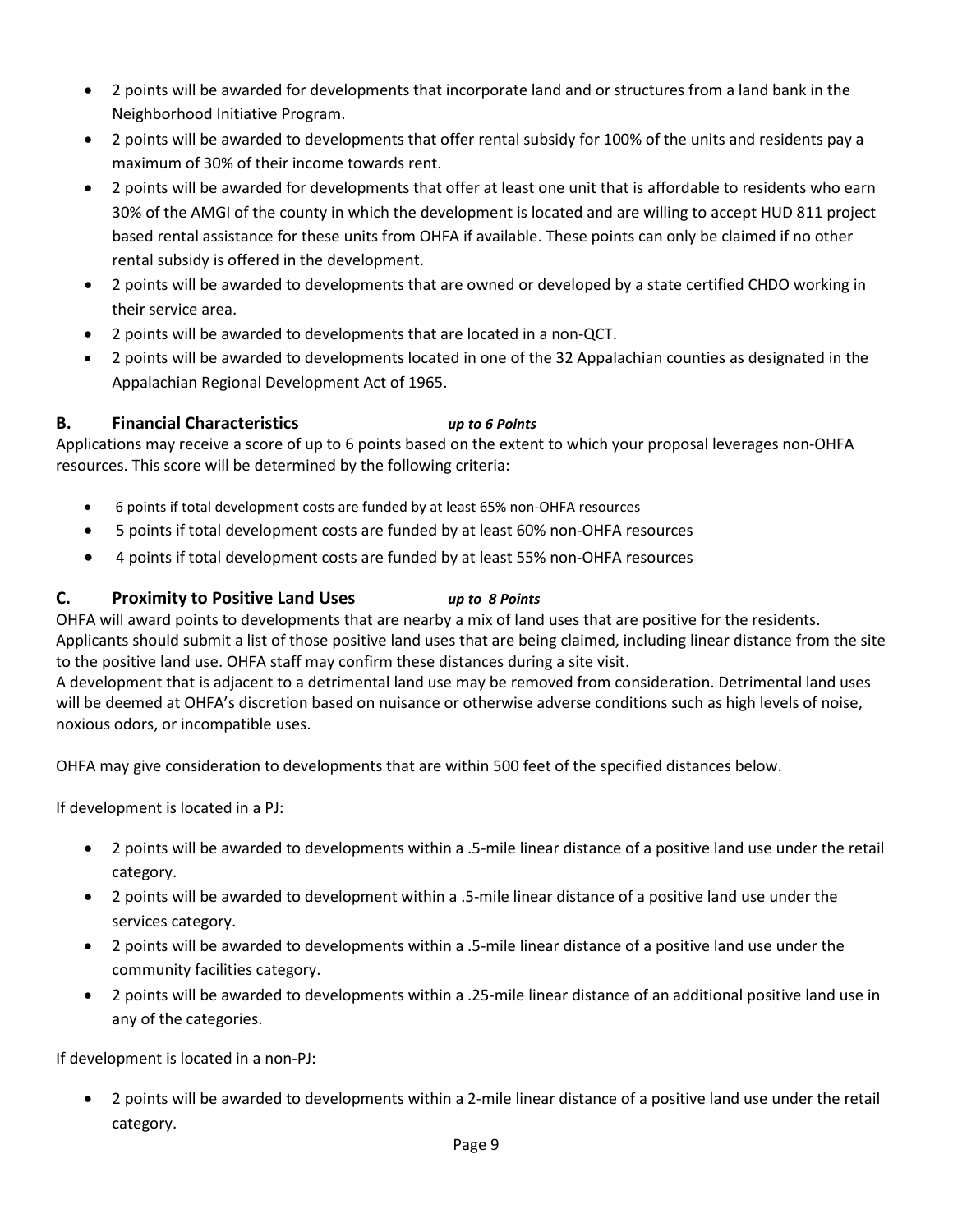- 2 points will be awarded to development within a 2-mile linear distance of a positive land use under the services category.
- 2 points will be awarded to developments within a 2-mile linear distance of a positive land use under the community facilities category.
- 2 points will be awarded to developments within a 1-mile linear distance of an additional positive land use in any of the categories.

#### *Approved Positive Land Uses*

| Retail                                | <b>Services</b>                    | <b>Community Facilities</b>          |
|---------------------------------------|------------------------------------|--------------------------------------|
|                                       |                                    |                                      |
| Full service supermarket with produce | Bank                               | <b>Community Garden</b>              |
| <b>Farmers Market</b>                 | Laundry/Dry Cleaner                | Community or Recreation center       |
| Pharmacy                              | Restaurant, café, or diner         | K-12 School (Family only)            |
|                                       | Medical clinic or office           | Government office serving public on- |
|                                       |                                    | site                                 |
|                                       | Child care (licensed, family only) | Police or fire station               |
|                                       |                                    | Public library                       |
|                                       |                                    | Senior Center (Senior only)          |
|                                       |                                    | Social services center               |
|                                       |                                    | College usable by population         |

### <span id="page-10-0"></span>**D. Final Selection and Funding Determination**

OHFA will make final selection and funding decisions based competitive scoring and on the following strategic criteria:

- OHFA will consider the geographic distribution of resources
- OHFA will allocate HOME resources to meet program set-aside requirements
- 50% of OHTF funding must be allocated to Non-PJ areas
- The efficient use of resources to reach the program's goal of funding 80 units
- In the case of a tie, preference will be given to the development with the smallest amount of HDAP per unit.

## <span id="page-10-1"></span>**V. Proposal Threshold Review**

After the competitive selection process, proposals with a high probability of being funded will move on to the threshold review.

OHFA will conduct a threshold review of the proposal to determine if it is complete, contains all necessary forms and supporting evidence, and meets minimum program requirements. After a review of all threshold requirements, OHFA will offer the applicant an opportunity to correct any errors.

The threshold criteria are as follows:

#### **A. Complete and Organized Application**

The Housing Development Gap Financing Application (HDGFA) and all required materials must be submitted on a compact disc, organized and formatted according to the index provided with the application. Applications must be complete and consistent with all supporting documentation. An original signature of a representative of each general partner/managing member is required in the program certification section of the application and must be submitted in its original, paper form. Any applications that are incomplete, inconsistent, and/or illegible will be rejected. OHFA defines incomplete as any required documentation that is not curable in a two week period.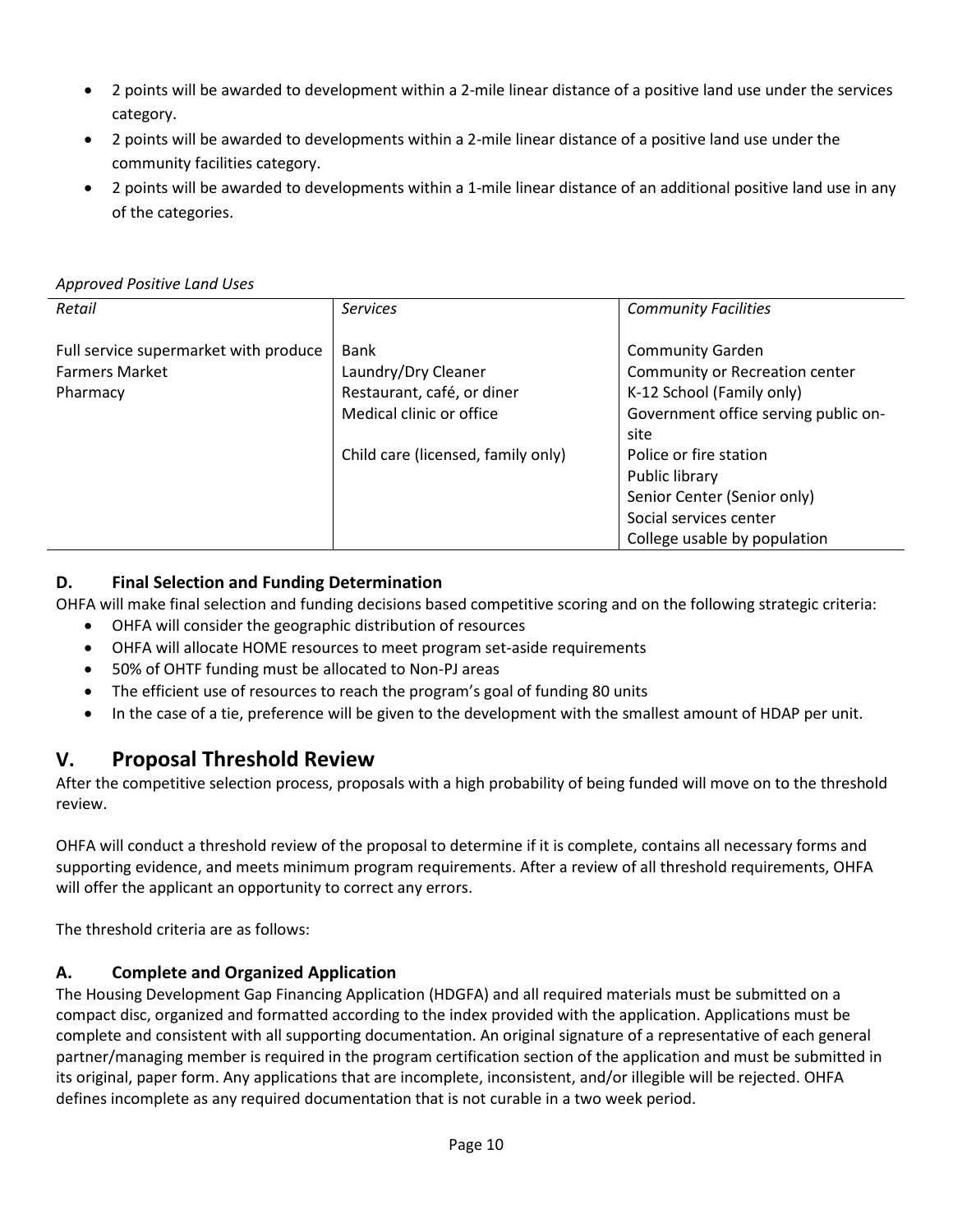### **B. Application Fee**

An application processing fee of \$200 must be submitted with the application.

#### **C. Proposal Summary**

All applicants must complete and submit the OHFA Proposal Summary located in the Housing Development Gap Financing Application.

#### **D. Evidence of Contact with Funding Source(s)**

For all non-OHFA construction and permanent financing sources listed on the proposal application, submit a letter signed by the source, stating that you had a conversation about funding for your development. The letter should include the amount discussed, terms, and their opinion on both your eligibility for that funding and the likelihood that this is a viable source of funding should your development go forward. Full commitment letters are also acceptable.

#### **E. Evidence of Site Control**

If the current owner is a general partner or limited partner in the proposed development, the applicant must submit copies of the executed and recorded deed(s). If the current owner is not a general partner or limited partner in the proposed development, then evidence of site control must be submitted. Acceptable forms of site control include, but are not limited to, a purchase contract, a purchase option, or a long-term lease agreement (minimum of 35 years in length). If parcels will be purchased from a city land bank, a copy of the final city council resolution approving the transfer of all applicable lots may be submitted as evidence of site control. Evidence of site control may not expire until a reasonable period of time following the scheduled announcement date for awards. All option agreements relating to the transfer of a site must be included in the application. OHFA reserves the right to require, as needed, additional documentation that evidences proper site control.

A scattered-site development is required to have at least thirty-five percent (35%) of the sites under control. A development qualifies as scattered-site if there are ten (10) or more sites AND no more than fifty percent (50%) of the sites are contiguous.

### **F. Zoning Verification**

The applicant must obtain a letter from the local municipality stating that the site(s) is properly zoned for the proposed multifamily residential use. For jurisdictions with no zoning regulations in effect, a letter from the jurisdiction so stating is required. Applicants may request an exception to the zoning requirements if requested in advance of the Proposal by the date indicated in the Program Calendar. The applicant must effectively demonstrate a good faith effort to secure proper zoning before the announcement of HDGF awards in order to remain eligible for funding.

### **G. Market Study**

For rental developments of 10 or more units, a market study conducted by an OHFA-approved market study professional must be submitted with the application.

For rental developments of 9 or fewer units, the applicant must submit Market Support Information.

#### Market Support Information:

The applicant must define the primary market area and explain how this area was determined to be the primary market area. In addition, the applicant must provide detailed data supporting the need for the proposed development. Suggestions include the following, if applicable:

• For developments that are restricted to a unique population, the applicant may provide letters from supportive service agencies in the area that detail the need for the housing. The letters must include recent supporting data evidencing the need for additional housing among the targeted population.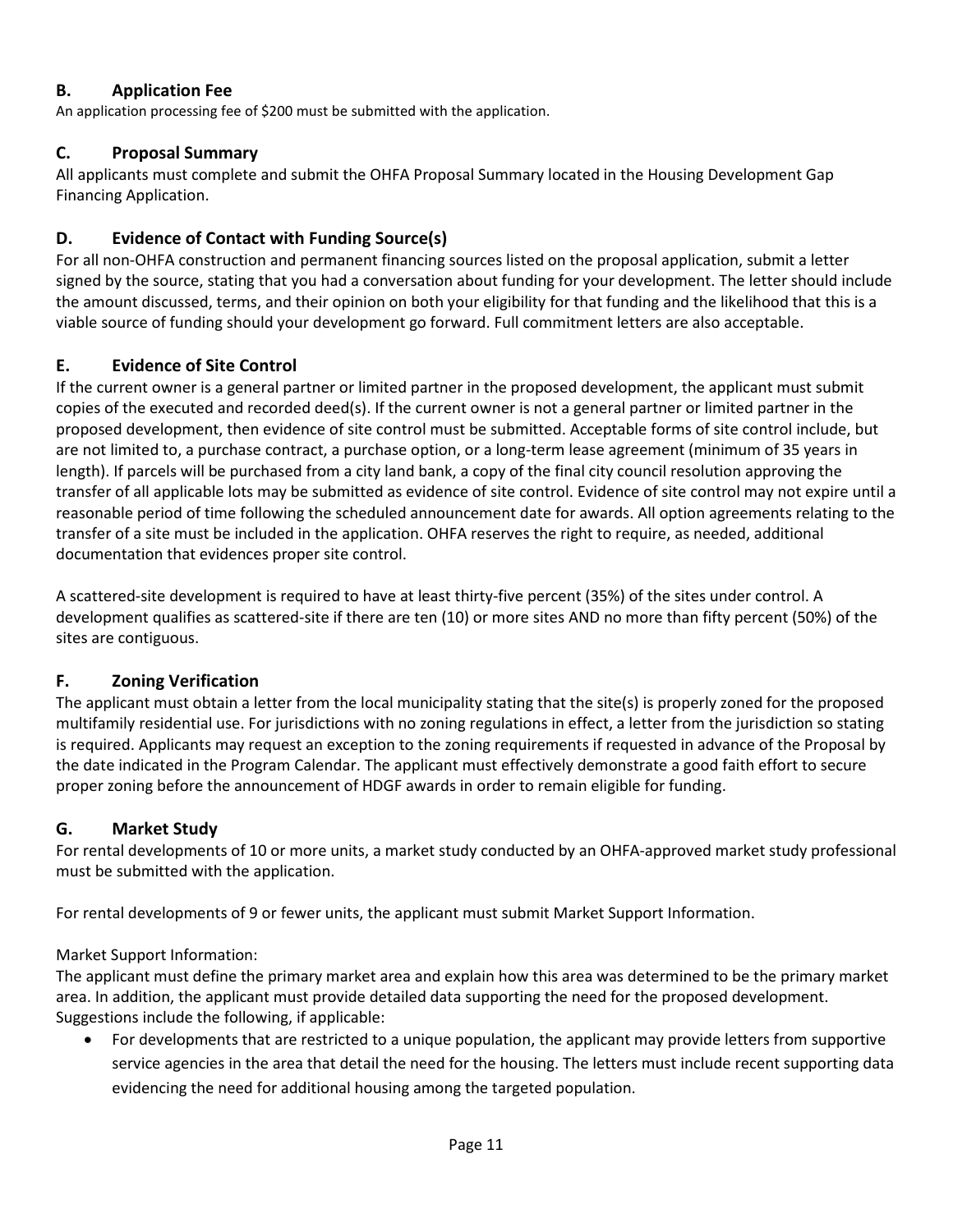- Waiting lists maintained by the applicant for similar developments in the market area evidencing a demand for additional affordable units.
- A letter from the MHA serving the area, which must include recent supporting data evidencing the need for additional housing among the targeted population. The letter must also include any support provided by the MHA (i.e. referrals or vouchers), and must be dated within six months of the HDGF application.

The applicant may provide any additional information to demonstrate a market exists for the proposed development.

#### **H. Supportive Services Plan**

#### Senior Housing

Applicants proposing housing that sets aside one hundred percent (100%) of the units for households containing at least one person who is age fifty-five (55) years or older are required to provide an experienced service coordinator, evidence of service coordinator salary or an in-kind service agreement, and a supportive service plan containing services that are appropriate for the population.

#### Family Housing

Proposals for family developments must provide the following services: referrals to local jobs programs; counseling residents as to available educational and training programs that can secure one's place in the workforce or enhance the likelihood of advancement; credit counseling and consultation; and referrals to day care, after school, and health care / wellness programs.

Applicants will be required to submit a supportive service plan containing specific services and demonstrating linkages with local services agencies.

#### Permanent Supportive Housing

Applicants proposing permanent supportive housing must provide a supportive service plan. A plan submitted to a local Continuum of Care or other entity may be submitted. The plan should address the following items:

- The population being served by the proposal and the experience the support provider has serving that population
- How the supportive service plan will address the needs of the specific population
- How the success of the supportive services plan will be evaluated; the formal and informal methods that will be used to evaluate the success of the development in meeting the individual needs of the residents, as well as addressing overall issues of homelessness; and how this information will be conveyed to OHFA and other organizations
- How the physical design of the building(s), the development site and location will enhance the lives of residents specific to their particular needs
- How residents will be linked to services offered on-site or in the community
- The source of funding for the services and how the development plans to sustain supportive service provisions over the life of the compliance period

#### **I. Preliminary Architectural Plans and Minimum Development Standards**

Preliminary architectural plans must be submitted and follow all requirements outlined in the Design Requirements section of these guidelines. All preliminary architectural plans will be reviewed for approval by OHFA's staff architect.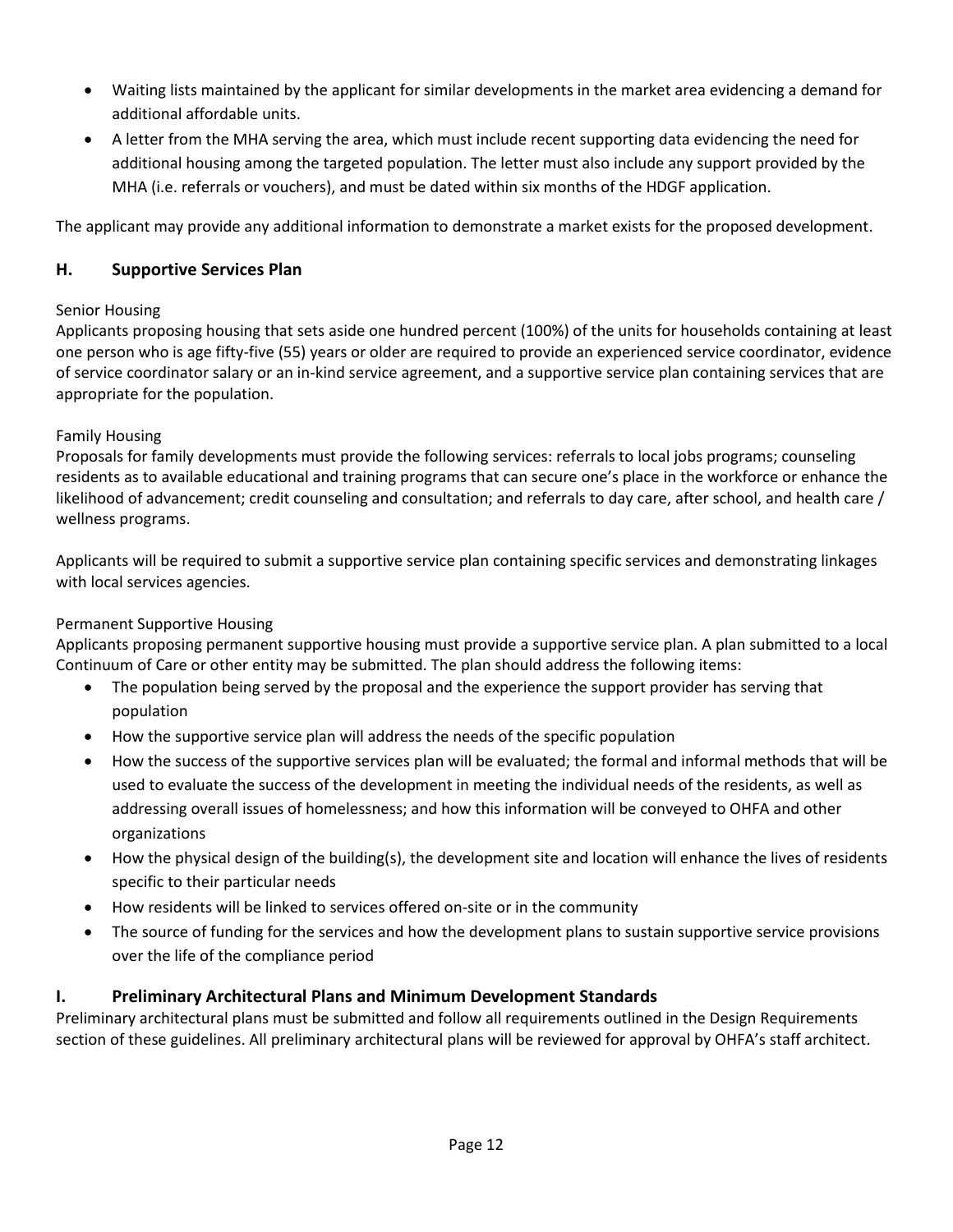### **J. Submission of the Design and Construction Features Agreement**

This can be found on the OHFA website. It is a summary of the features that you intend to incorporate into the development.

### **K. Phase I Environmental Site Assessment (ESA) or Mini-Phase I (MP-1)**

Applicants may submit a Phase I ESA completed or updated by the author within one year prior to the application deadline for funds. If an applicant is resubmitting a development from the previous year (2013), the same Phase I ESA may be resubmitted. Scattered-site proposals may submit either a Mini-Phase 1 report or a full Phase I ESA.

Developments receiving an award will be required to have a Phase I ESA valid in accordance with the ASTM E 1527-05 standard. One of the following is acceptable:

- A Phase I ESA report dated within 6 months of the funding announcement
- If the Phase I ESA report is dated between 6 months and one year prior to the funding announcement, submit an update to the report dated within 6 months of the funding announcement
- If the Phase I ESA report is dated over one year prior to the date of the funding announcement, submit a new and complete Phase I ESA report

Applicants cannot begin construction of any kind until environmental clearance is granted by OHFA. Failure to follow this requirement may result in a loss of HDAP funding.

### **L. Capital Needs Assessment and Scope of Work**

Proposals for the rehabilitation of existing housing units must submit a capital needs assessment and scope of work. The assessment must conform to the OHFA Capital Needs Assessment standards. OHFA will use this assessment to determine whether the costs indicated in the application are appropriate considering the rehabilitation needs of the development.

### **M. Public Notification**

The public notification process for local elected officials must be completed and evidence of completion must be provided at time of application.

The applicant must notify, in writing, certain officials from the political jurisdictions in which the development will be located and any political jurisdiction whose boundaries are located within one-half mile of the development's location.

The officials to be notified include:

- The chief executive officer and the clerk of the legislative body for any city or village (i.e. mayor and clerk of council)
- The clerk of the board of trustees for any township
- The clerk of the board of commissioners for any county
- State Representative(s)
- State Senator(s)

The applicant must use the OHFA letter template [\(www.ohiohome.org/lihtc/PublicNotificationTemplate.doc\)](http://www.ohiohome.org/lihtc/PublicNotificationTemplate.doc) and include all information requested. The notification must state the applicant's intent to develop housing using OHFA funding. The notification must be in writing and sent via certified mail, return receipt requested. Submit a copy of the stamped post office receipt (return receipt not required) for certified mail and copies of notification letters with your application.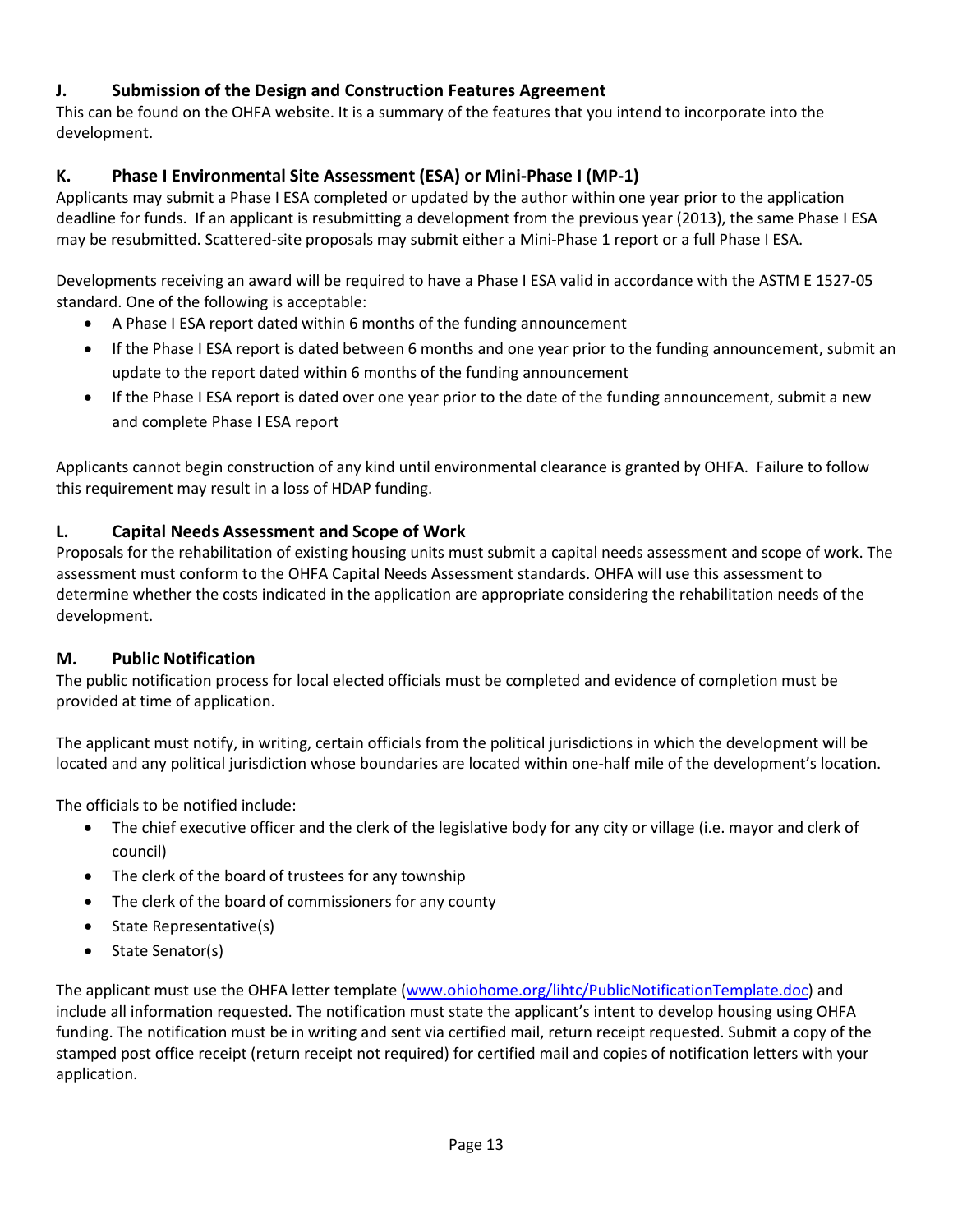Scattered-site developments must complete the public notification process for sites under control when the Proposal is submitted, and again for all sites in the development prior to the final application deadline. Applicants are encouraged to contact appropriate local government officials prior to submitting an application to inform them of the details of their housing proposal.

### **N. Utility Allowance Information**

Utility allowance information must be submitted with the proposal. Utility allowances may be submitted from the following sources:

- Local Utility Provider
- Public Housing Authority
- An estimate from a qualified third party engineer

All Utility Allowances must be in compliance with OHFA's Utility Allowance Policy.

### **O. Copy of Exceptions Granted by OHFA**

Applicants must include a copy of the letter describing each exception granted to the development by OHFA.

### **P. Green Development**

All applicants must meet the Green Building Standards outlined in the Enterprise Green Community Criteria or LEED Silver certification offered by The US Green Building Council. Evidence of final certification will be required upon completion of construction.

At proposal, applicants only need to indicate which certification they will be seeking.

### **Q. Non-Profit Information**

For all non-profits that are a member of the development team, the following items must be submitted:

- Non-profit board resolution authorizing the submission of the application
- Evidence of Non-Profit status
- Non-Profit by-laws
- Non-Profit articles of incorporation

## <span id="page-14-0"></span>**VI. Final Application Review**

OHFA will review the final application to determine if it is complete, contains all necessary forms and supporting evidence, and meets minimum program requirements. At their sole discretion, OHFA may offer the applicant an opportunity to correct any errors and submit additional documentation.

The Application Review will encompass the following:

### **A. Complete and Organized Application**

The Housing Development Gap Financing Application (HDGFA) and all required materials must be submitted on a compact disc, organized and formatted according to the index provided with the application. Applications must be complete and consistent with all supporting documentation. An original signature of a representative of each general partner/managing member is required in the program certification section of the application and must be submitted in its original, paper form. Any applications that are incomplete, inconsistent, and/or illegible may be rejected. OHFA defines incomplete as any required documentation that is not curable in a two week period.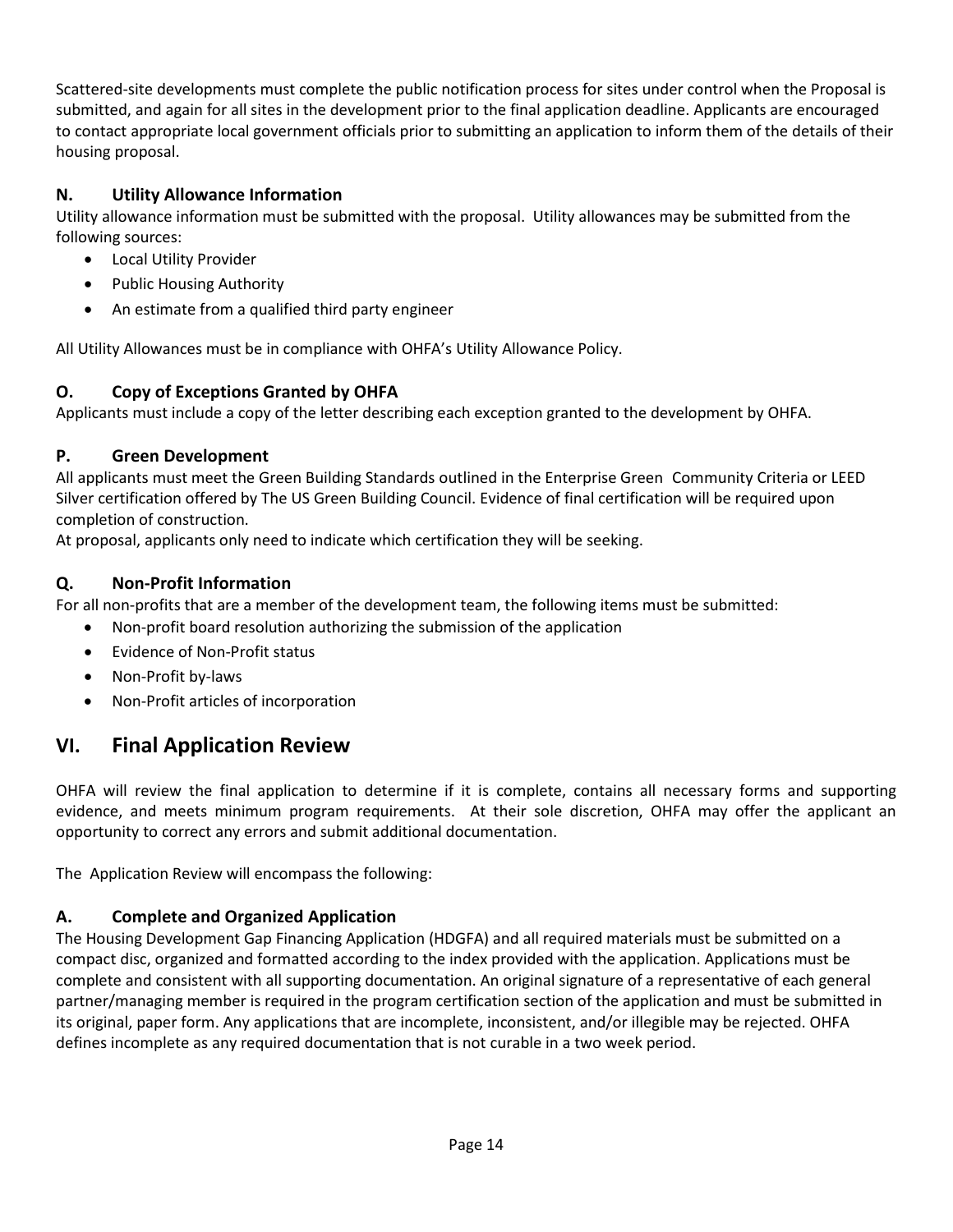### **B. Changes**

All changes to the development must be disclosed at submission of final application, and will be reviewed by OHFA and approved on a case-by-case basis. Substantive changes will not be permitted, including, but not limited to, changes in ownership or development team, development physical structure, development site(s) (except scattered-site developments), special needs population, and any items affecting competitive scoring.

### **C. Conditional Financial Commitments**

All non-OHFA construction and permanent financing, grants, equity sources and deferred fees or expenses shall be conditionally committed at the time of final application. An executed conditional commitment letter for all sources must be submitted. A conditional financing commitment must contain, at a minimum: the amount of the financing, and the interest rate, term and amortization period or repayment terms of a loan.

### **D. Affirmative Fair Housing Marketing Plan**

An Affirmative Fair Housing Marketing Plan is required for all properties. Applicants that have a property with projectbased Section 8, HUD Section 236 or USDA contracts may submit their current, approved Affirmative Fair Housing Marketing Plan provided**.** OHFA, HUD and USDA require that the plan be updated every five years; therefore, if the plan's current approval date is within six (6) months of expiration, submit the current plan along with supporting documentation that demonstrates that an updated plan has been submitted to HUD or USDA for renewal.

The applicant must complete an Affirmative Fair Housing Marketing Plan (Form PC-E45) if no other plan is in place. All items on the form must be completed correctly including all attachments. The instructions for the completion of the plan (Form PC-E44) and reference materials are located on the OHFA website.

The applicant must include on the form a description of the outreach, marketing, and advertising methods used in order to affirmatively market the development. A separate plan is required for each census tract in which the development is located.

### **E. Ohio Housing Locator**

The owner and/or property manager of all properties funded under this allocation plan will be required to list their properties in the Ohio Housing Locator at [www.OhioHousingLocator.com,](http://www.ohiohousinglocator.com/) the OHFA-sponsored statewide affordable housing database, as soon as the units are placed in service. Applicants must submit a certification stating that this will be completed upon the development being placed in service.

### **F. Eighty percent (80%) completed architectural plans and specifications**

The applicant must submit a one-half sized set of drawings including civil, landscape, architectural, mechanical, electrical and plumbing. These drawings should be certified by the applicant's architect to be eighty percent (80%) or better complete, and follow all requirements outlined in the Design Requirements section of these guidelines. All architectural plans will be reviewed for approval by OHFA's staff architect.

### **G. Appraisal**

An as-is appraisal of the development site(s) must be submitted. All appraisals must meet OHFA's Appraisal Submission Guidelines.

### **H. Phase I Environmental Site Assessment (ESA)**

For those developments that submitted an MP-1 review at proposal (scattered site developments only), a Phase I Environmental Site Assessment (ESA) must be submitted for all proposals. If a full Phase I ESA was submitted with the proposal application, one need not be resubmitted with the final application. The report(s) must comply with current OHFA standards. The owner must submit a narrative that addresses any issues raised in the report(s). OHFA reserves the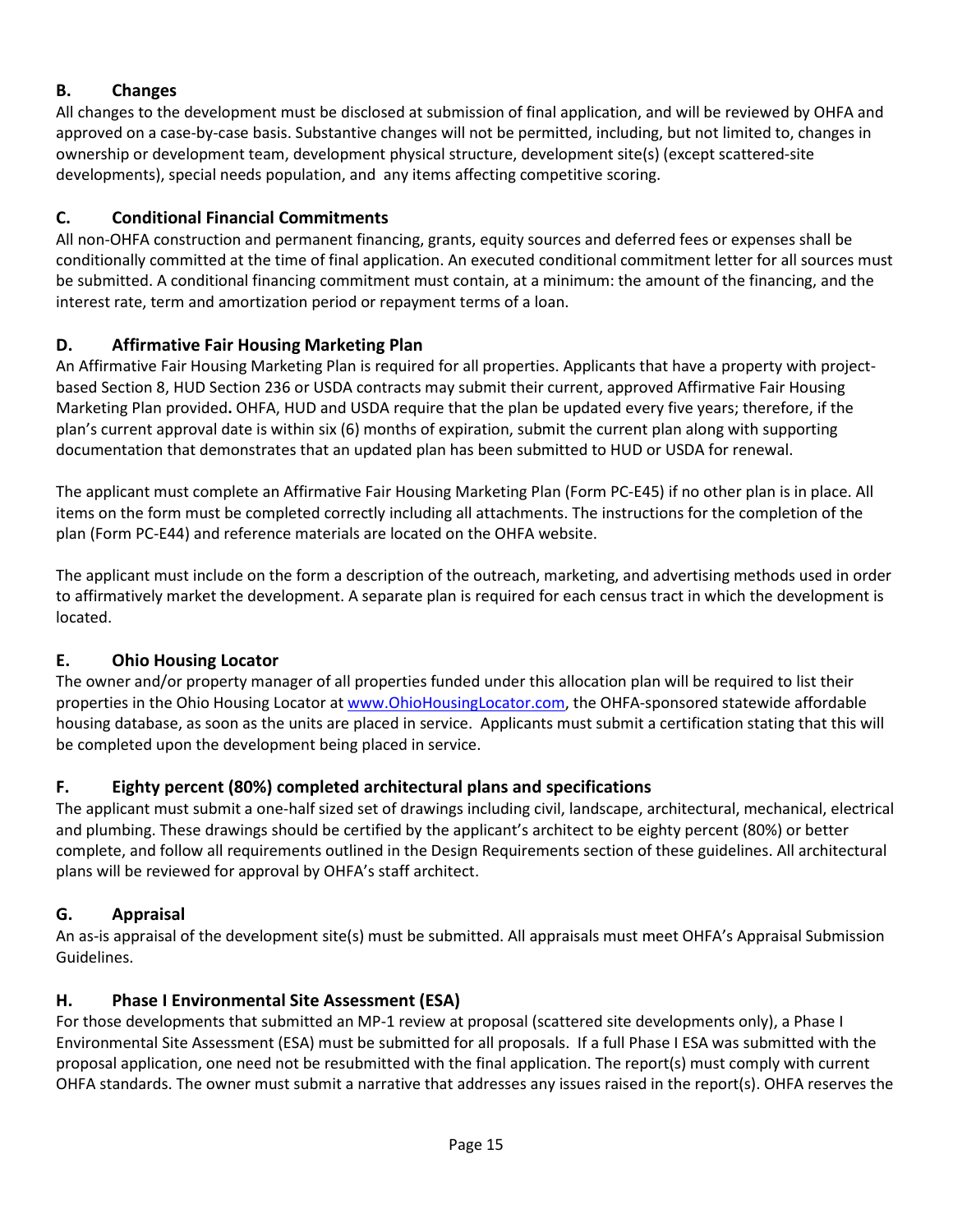right, in its sole discretion, to reject any sites indicated to have environmental problems or hazards. The Phase I ESA must have been completed or updated by the author within one (1) year prior to the application deadline for HDGF.

#### **I. Ohio Based Labor and Materials Form**

If applicable, the applicant must submit the Ohio Based Labor and Materials form to substantiate the increased developer fee.

#### **J. JobsOhio Tax Release Form**

The applicant must submit a completed JobsOhio Tax Release Form. This document may be found on OHFA's website.

#### **K. Legal Description**

The applicant must submit a completed legal description using OHFA's template. This document may be found on OHFA's website.

#### **L. Third Party Cost Estimate**

The applicant must submit a third party cost estimate from a qualified professional.

#### **M. Relocation Plan**

If applicable, the applicant must submit a tenant relocation plan.

#### **N. Uniform Relocation Act**

If applicable, the applicant must submit Uniform Relocation Act documentation. This documentation can be found on OHFA's website.

Applicants will have an opportunity to correct deficiencies and address issues found during the threshold review and underwriting. OHFA will contact the applicant with any questions during this process. Developments that receive gap financing will be presented to the OHFA Board for consideration of these other sources.

## <span id="page-16-0"></span>**VII. Underwriting Guidelines**

OHFA's underwriting guidelines can be found on the OHFA website.

### <span id="page-16-1"></span>**VIII. Design Requirements**

It is OHFA's intent to provide affordable housing that is durable, energy efficient, healthy, and cost effective over the compliance period, which will result in lower operating and maintenance costs and that will provide those in need of affordable housing safe, clean, and durable housing in which to live.

Deviations from these requirements are discouraged, and applicants may only request exceptions where specified. Any requests for an exception to specific requirements must be submitted to OHFA by the date indicated in the program calendar. Since awards are based on the proposed development, exceptions after an award has been made will only be considered for truly extenuating circumstances.

#### <span id="page-16-2"></span>**A. Submissions Required With Proposal**

Proposals must submit preliminary drawings that are 11x17 ("half size") and include:

- A cover sheet with development title, development ream, drawing index, building areas and code information
- A site plan
- A landscape plan
- A floor plan with dimension, room designations and proposed finishes
- Exterior elevations with material notations
- Typical wall sections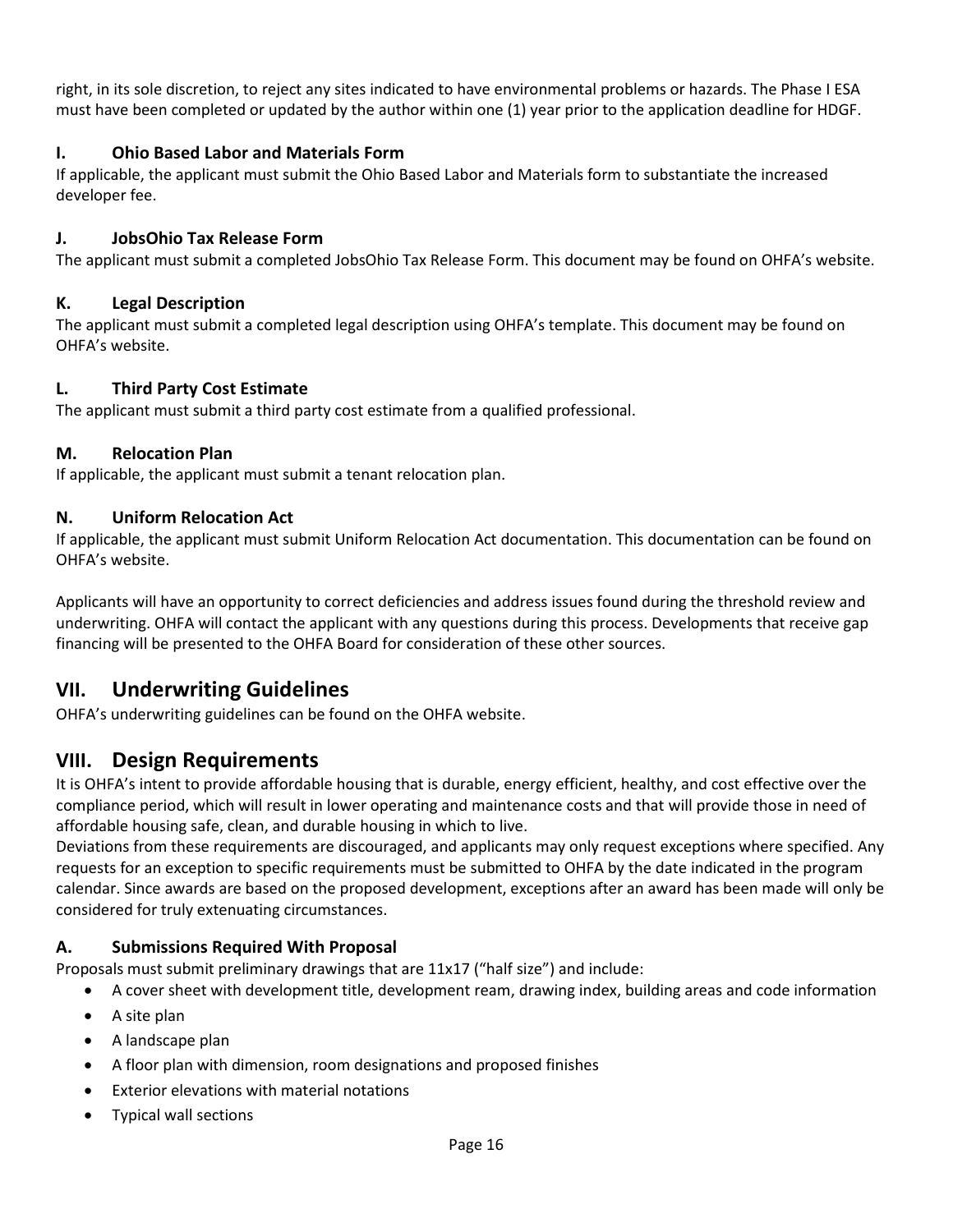• Drawings and specifications for HVAC or similar items in the scope of work

Preliminary drawings must be submitted as both on paper and electronically (both PDF & DXF)

Proposed developments must also submit a Design and Construction Features Agreement. Existing Unit developments must also submit an Existing Units History Narrative.

#### <span id="page-17-0"></span>**B. Submissions Required With Final Application**

Final applications must submit 80% complete sets. Sets must show compliance with the preliminary submittal, including the Design and Construction Features Agreement.

Eighty percent plans must be submitted in PDF format (separate PDF files for drawings and specifications) that includes all site plans, dimensioned floor plans, elevations, wall sections, structure, finishes, details and mechanical plans. Additionally, each development must have dimensioned floor plans submitted in DXF or DWG AutoCAD R-14 format and an 11x17 plan hard copy (dimensioned floor plans only).

### <span id="page-17-1"></span>**C. OHFA Square Footage Calculation**

All multifamily developments must use Building Owner Management Association (BOMA) Multifamily Standards using the "gross method". Single-family developments must use BOMA "Gross Area Measurement Standards". All square footages must be calculated and certified in the Affordable Housing Funding Application (AHFA) by the Architect of Record.

#### <span id="page-17-2"></span>**D. Minimum Development Standards**

Requests for exceptions may be submitted only for items specifically noted. All requests for exceptions must be submitted to OHFA by the date indicated in the program calendar. OHFA will evaluate each development on a case-bycase basis and staff decisions will be final.

Bedroom Requirements

- In one-bedroom units, the bedroom must be at least 120 square feet.
- For a two-bedroom unit, the master bedroom must be at least 120 square feet, and the second bedroom must be at least 110 square feet.
- The third and fourth bedrooms in a unit must be at least 100 square feet.
- Bedrooms must have walls and doors separating them from adjacent space to be considered as bedrooms. Any room shall be considered as a portion of the adjoining room when at least one-half of the area of the common wall is open and unobstructed.

Common Area Restrictions

• The maximum common area (including required circulation) in any development is 20 percent of the total gross building square footage. Dedicated program space is excluded from this calculation. Existing housing units are exempt from this criterion. OHFA will consider exception requests for this requirement.

Additional Requirements for New Units

- Single-site multifamily developments must provide a parking lot with concrete curbs or wheel stops and at least one parking space for each unit in the development. Exceptions to this requirement may be permitted on a case-by-case basis for developments located in dense urban areas, or for developments serving the elderly or permanent supportive housing populations.
- Each bedroom in new construction or adaptive reuse units must be at least seven feet in each direction, and contain a closet in addition to the minimum square footage.
- Minimum unit size (residential living space) for new construction and adaptive reuse developments are as follows, inclusive of the above bedroom sizes: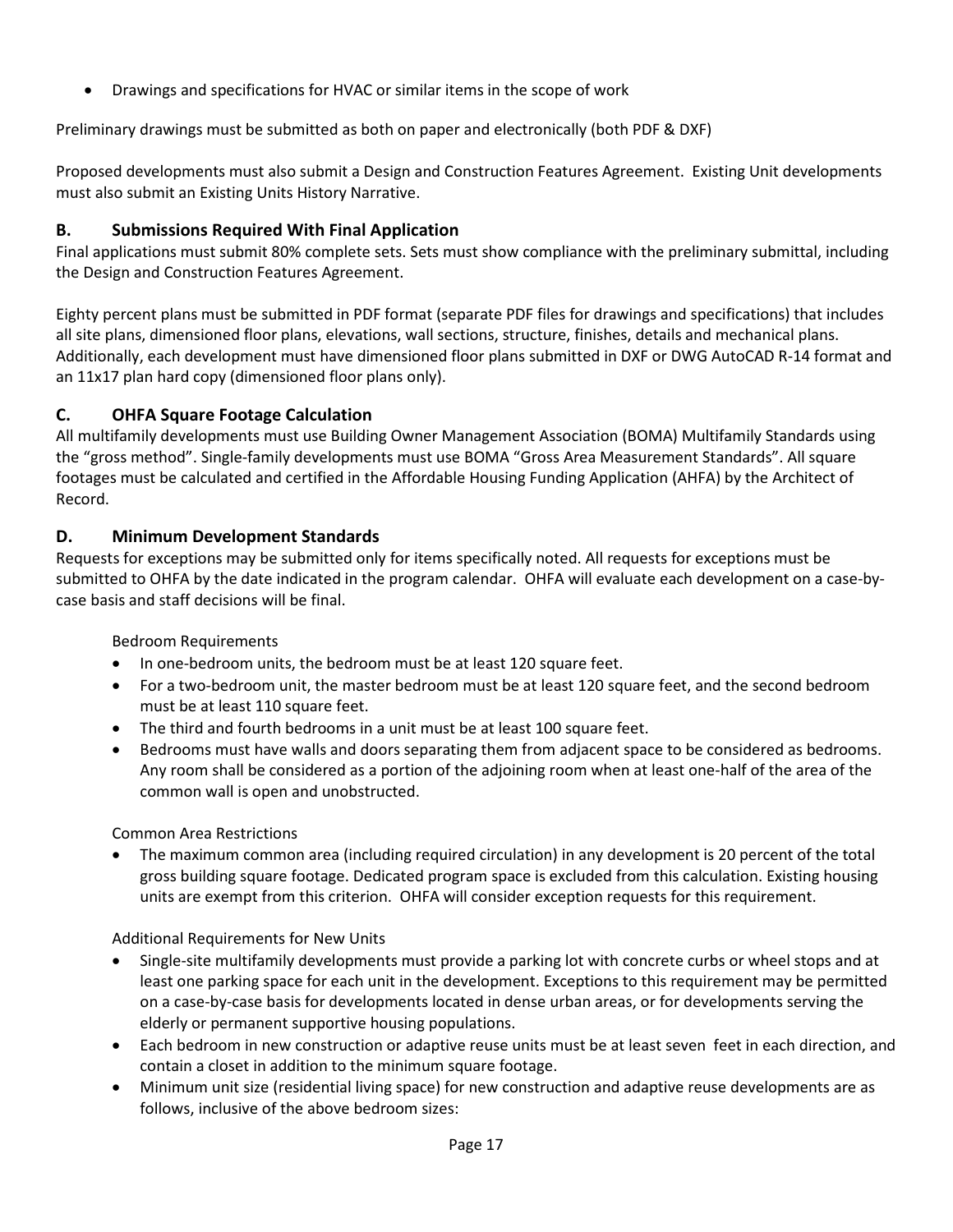Efficiency Units: Exceed 450 S.F. 1-Bedroom Units: Exceed 650 S.F. 2-Bedroom Units: Exceed 850 S.F. 3-Bedroom Units: Exceed 1,000 S.F. 4-Bedroom Units: Exceed 1,200 S.F.

- OHFA will not fund developments that contain single-room occupancy units. OHFA will consider exception requests for this requirement for PSH developments.
- New Unit Developments must provide a bathroom or half bath on the main floor with clear floor space of 30 inches by 48 inches.
- Proposals for PSH may contain one-bedroom units that are 540 square feet or larger.
- OHFA reserves the right to limit the size of units during the application review process.
- In all new unit developments, three-bedroom units must contain at least one and a half bathrooms and units with four or more bedrooms must contain at least two full bathrooms.
- New construction proposals must include new appliances.

Additional Requirements for Single-family homes

- Single-family home developments must contain three or more bedrooms.
- Single-family home developments must include washer/dryer hook-ups.
- Single-family home developments must include adequate storage for the residents.

Additional Requirements for Senior Developments

- Proposals for Senior Housing are required to have all units with no more than two bedrooms and no more than one and one-half baths.
- Proposals for senior housing are required to have all buildings with only one story unless an elevator is provided.

### <span id="page-18-0"></span>**E. Visitability**

All new construction units will incorporate the following Visitability Design elements which Constitute "Visitability":

- No step entrance: Provide at least one "no step" entrance into the unit. The required "no step" entrance shall be accessed via an accessible route (driveway, sidewalk, garage floor, etc.). Ramps that extend out into the front or back yards are usually not the appropriate solution. OHFA can provide technical assistance or referral to appropriate resources at the applicant's request.
- Doors/Openings: All doors and openings shall have a minimum net clear width of thirty-two (32) inches. All doors must be solid core.
- Bathroom/Half Bath: Provide a bathroom or half bath on the main floor with clear floor space of 30 inches by 48 inches.

If the applicant feels that some or all of the development's proposed buildings will be unable to meet the Visitability requirements due to topography or other site/design limitations, complete Form PPD-E01 Reconsideration of Visitability Requirements. The OHFA architect will be in contact to work out solutions or will make a determination of whether to waive one or more of the Visitability requirements.

### <span id="page-18-1"></span>**F. Universal Design Requirements**

OHFA values developing housing designed to be used by all. This concept is generally referred to as Universal Design, and is also known as Inclusive Design, Aging-in-Place and Design for All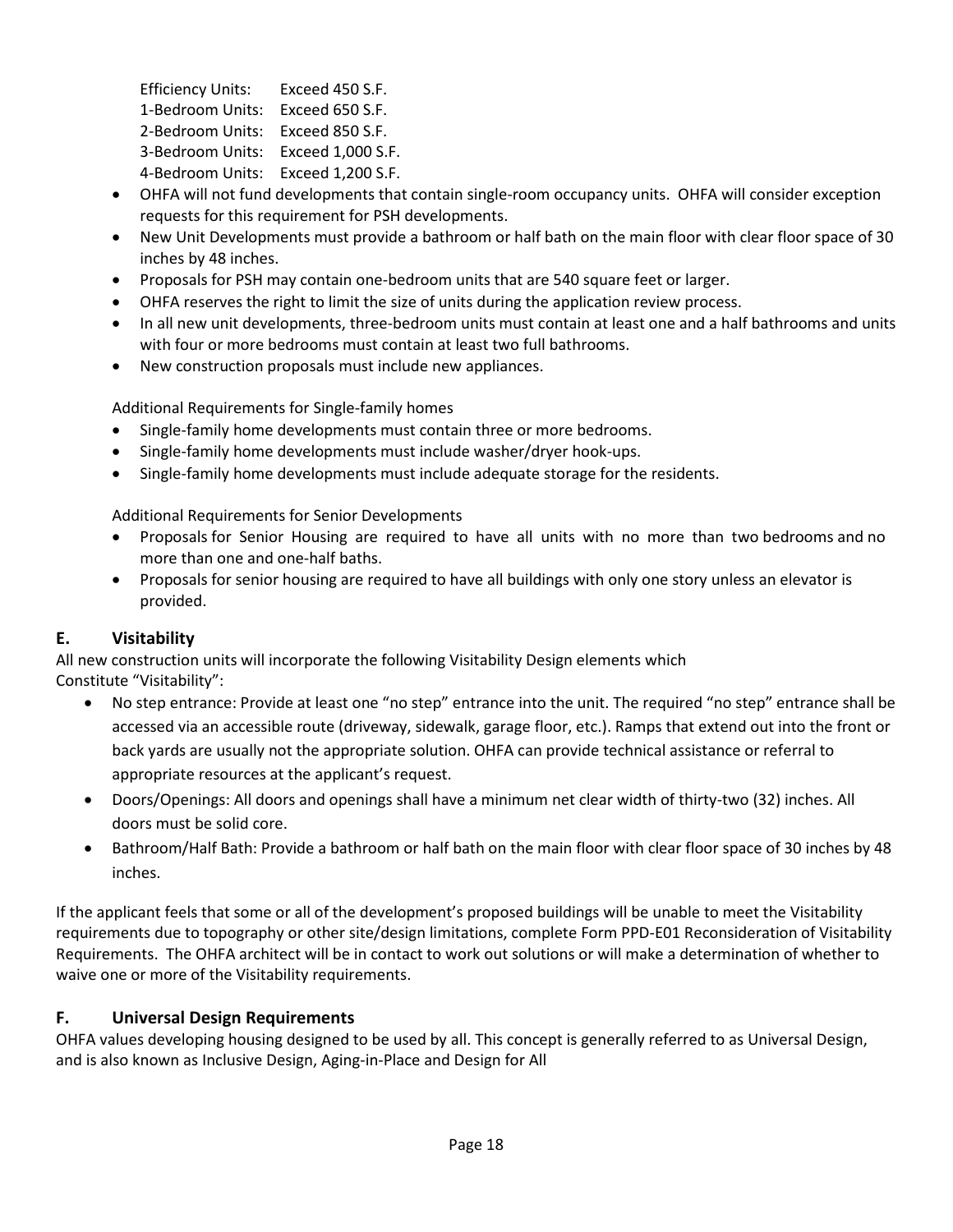The definition of Universal Design, developed by the Center for Universal Design\*, and adopted by OHFA is, "The design of products and environments to be usable by all people, to the greatest extent possible, without the need for adaptation or specialization."

All units developed with OHFA resources will be designed to meet the following principles of Universal Design. Applicants submitting proposals must submit designs addressing the following principles and a narrative detailing how the proposal meets these principles. The narrative must also summarize all of the universal design features that are being proposed. The summary should be in the form of a list or matrix, by room and functional area (such as hallway, stairway, and general circulation.) The narrative should also indicate that all of the features will be present in all of the units in the development or state the reasons why there are exceptions to this.

OHFA recognizes that not all Universal Design principles can be incorporated into every proposal. OHFA staff will work with each applicant to help achieve maximum application of Universal Design principles.

Applicants must receive design approval from OHFA on these principles before receiving OHFA resources on a given proposal.

Principles of Universal Design

- Equitable Use: The design does not disadvantage or stigmatize any group of users.
- Flexibility in Use: The design accommodates a wide range of individual preferences and abilities.
- Simple, Intuitive Use: Use of the design is easy to understand, regardless of the user's experience, knowledge, language skills, or current concentration level.
- Perceptible Information: The design communicates necessary information effectively to the user, regardless of ambient conditions or the user's sensory abilities.
- Tolerance for Error: The design minimizes hazards and the adverse consequences of accidental or unintended actions.
- Low Physical Effort: The design can be used efficiently and comfortably, and with a minimum of fatigue.
- Size and Space for Approach and Use: Appropriate size and space is provided for approach, reach, manipulation, and use, regardless of the user's body size, posture, or mobility.

### <span id="page-19-0"></span>**G. Additional Requirements**

Conformity to Fair Housing Requirements

- All newly constructed units developed under OHFA guidelines shall be designed to comply with the Fair Housing Act (FHA) - even those units not covered by the Act.
- Units that are being rehabbed shall be designed to incorporate these features to the greatest extent possible.
- In a two or more story single-family house or townhome, all floors must be designed in accordance with three through seven below. To be clear, this means that all bathrooms, kitchens, hallways, doors, light switches, electrical outlets, thermostats and other environmental controls, regardless of the floor on which they are located, must conform to those requirements.

Compliance with the Fair Housing Act calls for seven basic design and construction requirements.

• An accessible building entrance on an accessible route

All units must have at least one no-step entrance and be on an accessible route. An accessible route means a continuous, unobstructed path connecting accessible elements and spaces within a building or site that can be negotiated by a person with a disability who uses a wheelchair, and that is also safe for and usable by people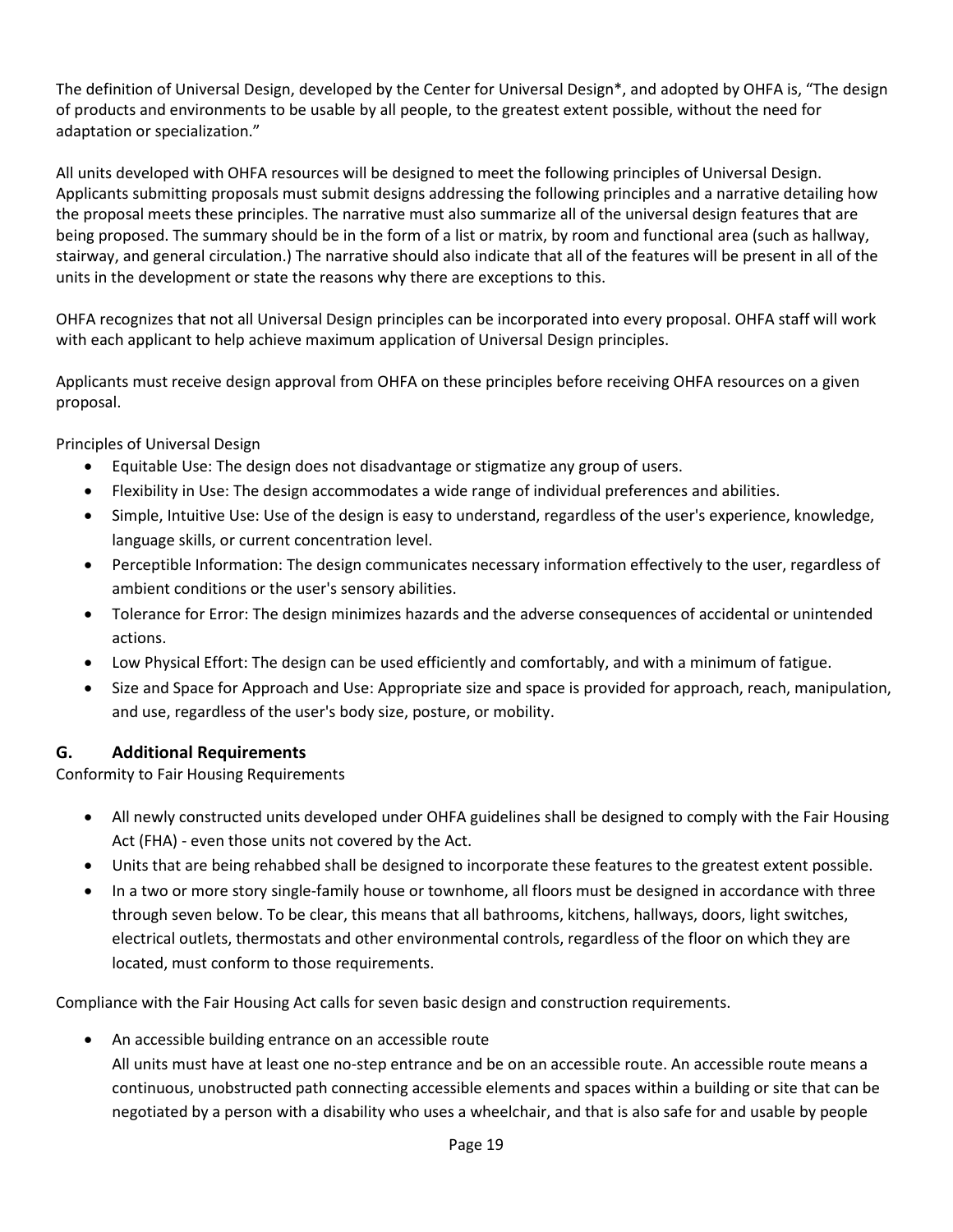with other disabilities. An accessible entrance is a building entrance connected by an accessible route to public transit stops, accessible parking and passenger loading zones, or public streets and sidewalks.

• Accessible common and public use areas

Developments must have accessible and usable public and common-use areas. Public and common-use areas cover all parts of the housing outside individual units. They include -- for example -- building-wide fire alarms, parking lots, storage areas, indoor and outdoor recreational areas, lobbies, mailrooms and mailboxes and laundry areas

• Usable doors (usable by a person in a wheelchair)

All doors that allow passage into and within all premises must be wide enough to allow passage by persons using wheelchairs.

• Accessible route into and through the dwelling unit.

There must be an accessible route into and through each unit. This includes all hallways, stairways and doorways.

- Light switches, electrical outlets, thermostats and other environmental controls in accessible locations.
- Reinforced walls in bathrooms for later installation of grab bars. Reinforcements in bathroom walls must be installed, so that grab bars can be added when needed.
- Usable kitchens and bathrooms. Kitchens and bathrooms must be usable - that is, designed and constructed so an individual in a wheelchair can maneuver In the space provided.

#### <span id="page-20-0"></span>**H. Notifications to Statewide Accessibility Organizations**

Applicants must also notify the appropriate statewide accessibility group, which are identified on the OHFA website, at the time of application that accessible housing is being proposed, agree to accept referrals for potential residents, and agree to receive design suggestions for the property. Such notification must take place again when the development is placed into service. Copies of correspondence between the applicant and accessibility group must be submitted to evidence these requirements.

### <span id="page-20-1"></span>**IX. Post Award**

### <span id="page-20-2"></span>**A. Required Timeframe**

Construction must begin within 12 months of the date the HDGF funding agreement is signed. If acquisition of land and/or buildings is proposed, acquisition must occur within 12 months of the date the HDGF funding agreement is signed.

#### <span id="page-20-3"></span>**B. Financing Terms**

Applicants that appropriately evidence status as a non-profit can request either a grant or loan from HDGF. However, OHFA reserves the right to award either a loan or a grant based on the financial underwrite of the development.

Loan terms:

• 2% interest rate.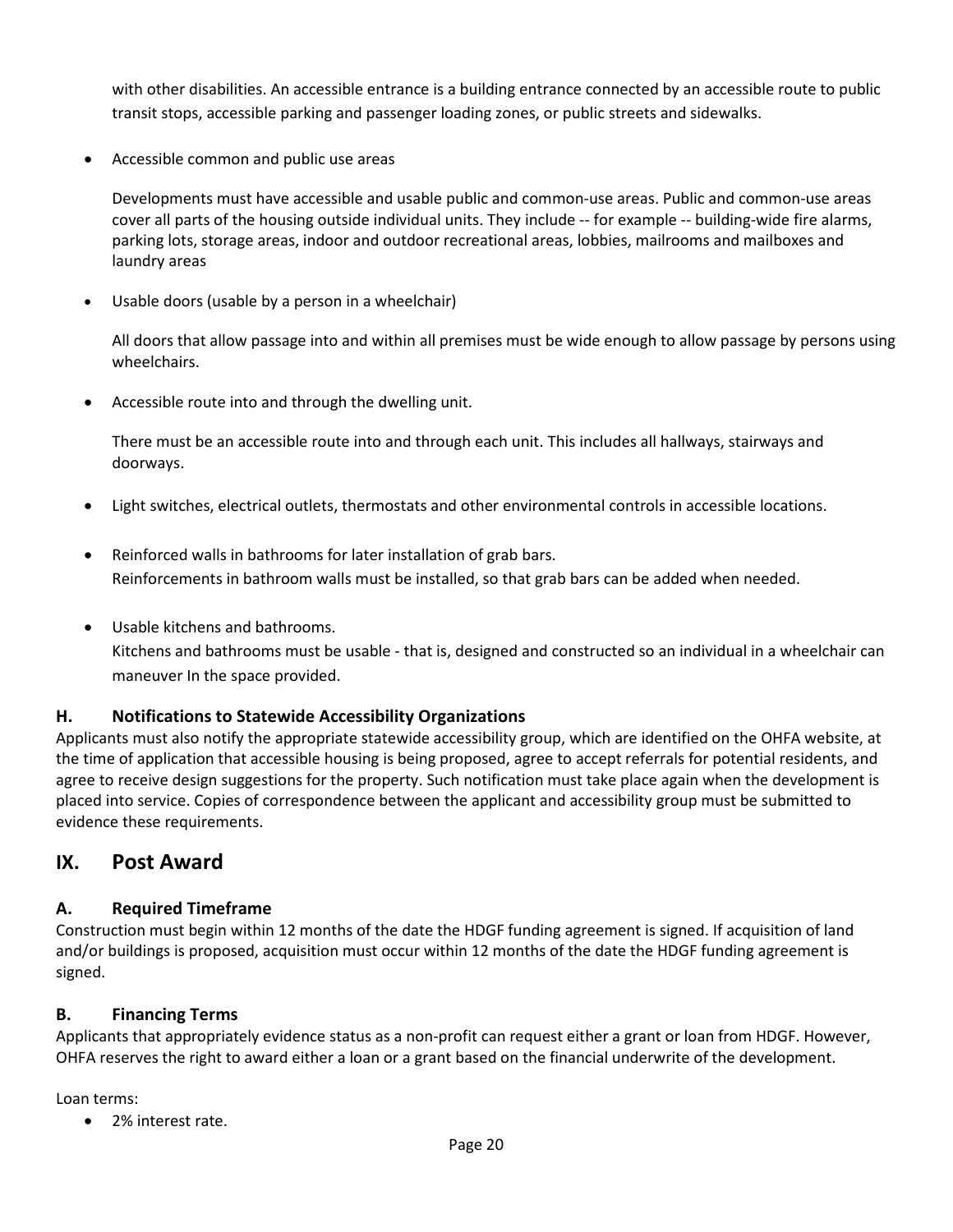- Loan will mature at the end of the affordability period, which is defined as the minimum term required in 24 CFR Part 92 plus an extended affordability period imposed by OHFA.
- The total term will be up to 30 years unless the applicant requests and can justify the need for an extended term.
- Collateral will be a subordinate mortgage position. OHFA prefers a second or shared second position. If a lower position is necessary, the applicant should indicate so in the application along with an explanation and supporting documentation.
- Payments will be based on available cash flow.
- Loan interest will accrue and repayment obligations will start following the development close-out conducted by OHFA staff.
- Loans will be made to the HDGF recipient as the development's general partner, managing member or equivalent. If the funding source allows it, The HDGF recipient may loan the HDGF funds to the development. If the development has more than one general partner/managing member (or equivalent), OHFA reserves the right to determine which will be the HDGF recipient.

The loan term and affordability period does not begin until OHFA verifies that the development is complete and that eligible tenants occupy the assisted units. This is evidenced with the Final Performance Report and confirmed by OHFA with a close out letter.

If the property is sold prior to loan maturity, OHFA may require that all, or a portion of the outstanding principal and accrued interest shall become due and payable.

OHFA reserves the right to allow for the forgiveness of all or a portion of the outstanding debt if, at the end of the affordability period, determination has been made that the property has been maintained as a safe, decent, and sanitary affordable housing development (as defined by the Uniform Physical Conditions Standards or current standards used in the OHFA Program Compliance Office) throughout the term.

OHFA will consider other options for repayment calculation if HUD or USDA Rural Development (RD) are involved in the permanent financing or have provided debt to the development.

### Eligibility for Grant Funding

To be eligible for a grant, the following criteria must be met:

- A grant has been requested by the HDGF recipient.
- The controlling general partner, managing member or equivalent (HDGF recipient) is a  $501(c)(3)$  or  $501(c)(4)$ non-profit (a 25% owner fitting this description will not qualify for a grant).
- At least 20% of the units in the development will be affordable to and occupied by households earning at or below 35% of the AMGI.
- The HDGF Recipient agrees not to loan the HDGF funds to the development.

The HDGF award will be considered a loan during the construction phase of the development and OHFA will take a subordinate mortgage position on the land/buildings.

OHFA reserves the right to award either a loan or a grant based on the financial analysis of the development.

### <span id="page-21-0"></span>**C. Closing Process**

OHFA has instituted the following procedures for closing on the award of funds: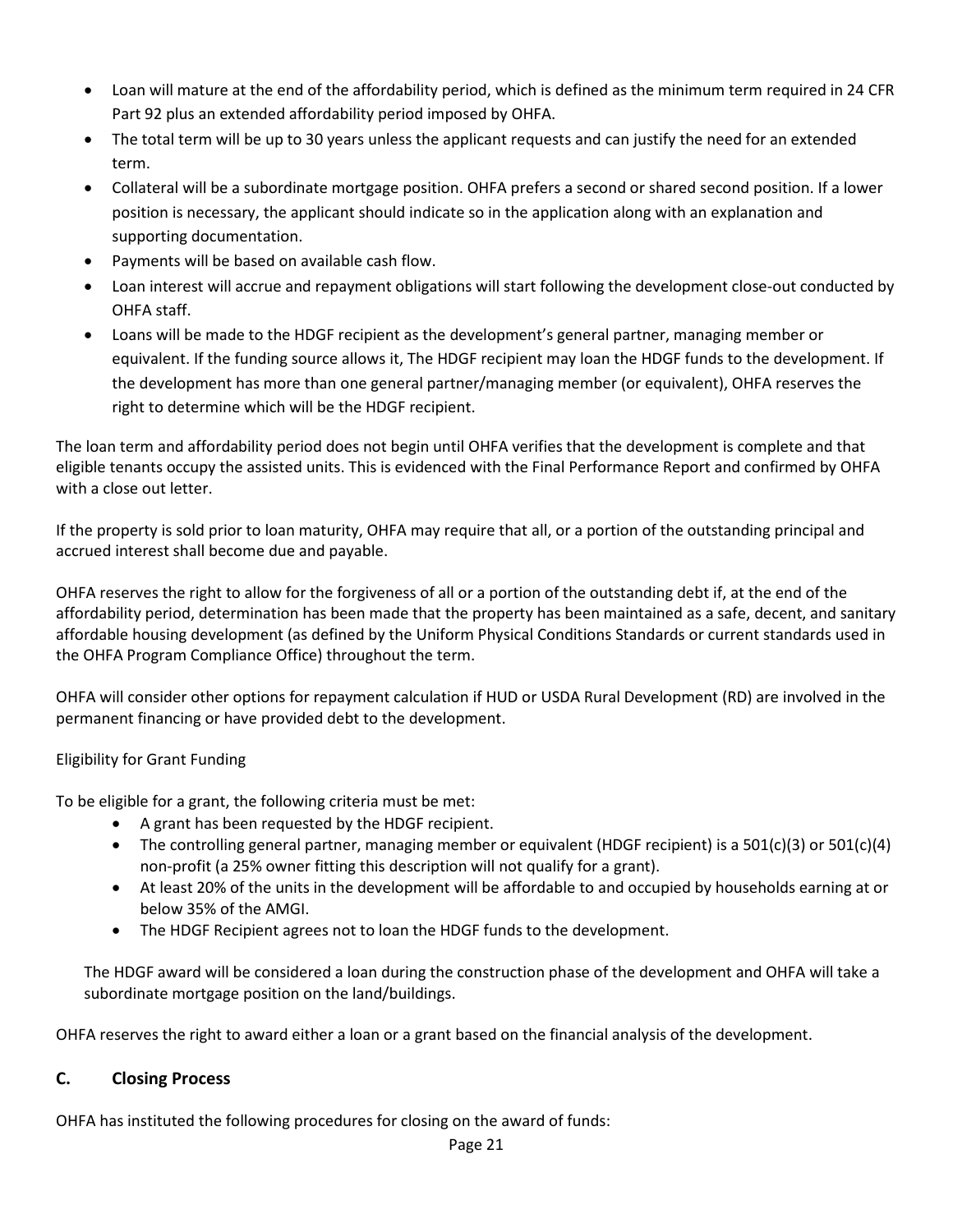- The HDGF Recipient must print the HDGF Closing Checklist from the OHFA Website at: <http://www.ohiohome.org/hdap/closingchecklist.doc>
- The HDGF Recipient must forward a complete closing packet to:

Ohio Housing Finance Agency Legal Department 57 E. Main Street Columbus, Ohio 43215

The HDGF Closing Packet must include the following, in order:

- Completed Checklist.
- Formal letter requesting the closing of the HDGF Award.
- All other documents required in the checklist in the order they appear on the checklist, including special conditions.
- Documentation to satisfy any special conditions noted in the Attachment A of the funding agreement.

### <span id="page-22-0"></span>**D. Drawing on the HDGF Award**

OHFA will retain up to 10% of the HDGF award until the development is complete and the final performance report has been approved.

OHFA has developed a "Guide to Drawing HDAP" which is available on the OHFA Website. Applicants are encouraged to review this before applying to ensure they will be able to the requirements to draw funds.

#### <span id="page-22-1"></span>**E. Subsequent Changes**

The HDGF Recipient is required to notify OHFA immediately and request approval of any changes that occur in the development at any time during construction or during the affordability period. Such changes include, but are not limited to, changes in the development team (developer, general contractor, etc.); changes in the number of units or unit mix; changes to the target population, etc.

The request may also be sent through email as a PDF document, or mailed to the OHFA analyst assigned to the development at the following address:

Ohio Housing Finance Agency 57 East Main St. Columbus, OH 43215

## <span id="page-22-2"></span>**X. Affordability and Long-Term Requirements**

### <span id="page-22-3"></span>**A. Affordability Restrictions**

HDGF financing requires that the following rent and occupancy restrictions are reflected in the application and are complied with throughout the entire affordability period.

Restricted Units:

• The HDGF application must be for the number of restricted units in the development. For developments located in PJ areas, 40% of the development's affordable units must be occupied by and affordable to